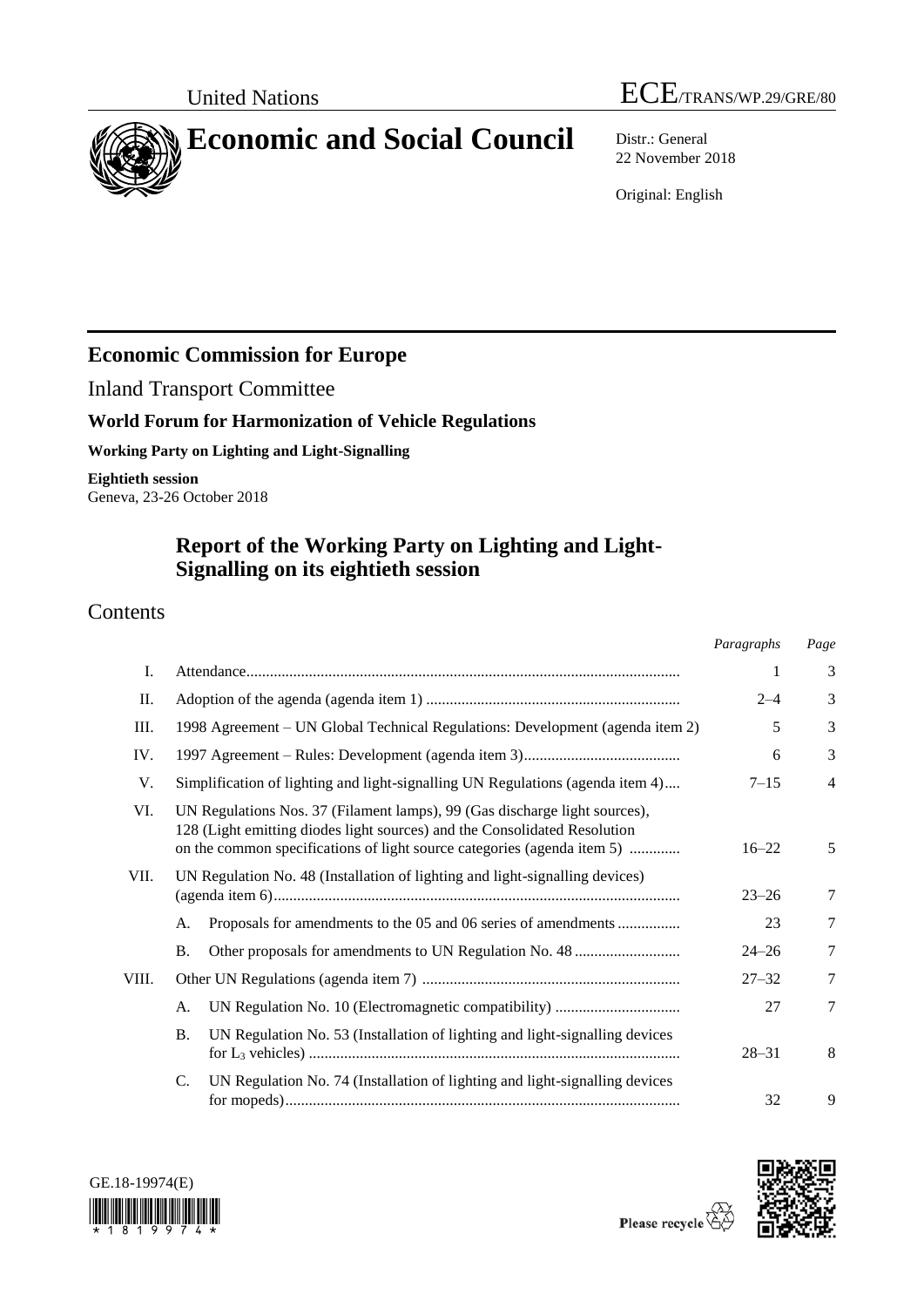| IX.                                                                                  |           | 9         |  |
|--------------------------------------------------------------------------------------|-----------|-----------|--|
| А.                                                                                   | 33        | 9         |  |
| <b>B.</b>                                                                            | 34        | 9         |  |
| C.                                                                                   | 35        | 9         |  |
| D.                                                                                   | 36        | 9         |  |
|                                                                                      | $37 - 39$ | 10        |  |
| 40                                                                                   |           |           |  |
| 41                                                                                   |           |           |  |
| 42                                                                                   |           |           |  |
|                                                                                      |           |           |  |
| 11                                                                                   |           |           |  |
| Updated Terms of Reference and Rules of Procedure for the Informal Working Group     |           |           |  |
| 13<br>"Simplification of the Lighting and Light-Signalling UN Regulations" (IWG SLR) |           |           |  |
| 17                                                                                   |           |           |  |
| 18                                                                                   |           |           |  |
| 22                                                                                   |           |           |  |
|                                                                                      |           | $33 - 36$ |  |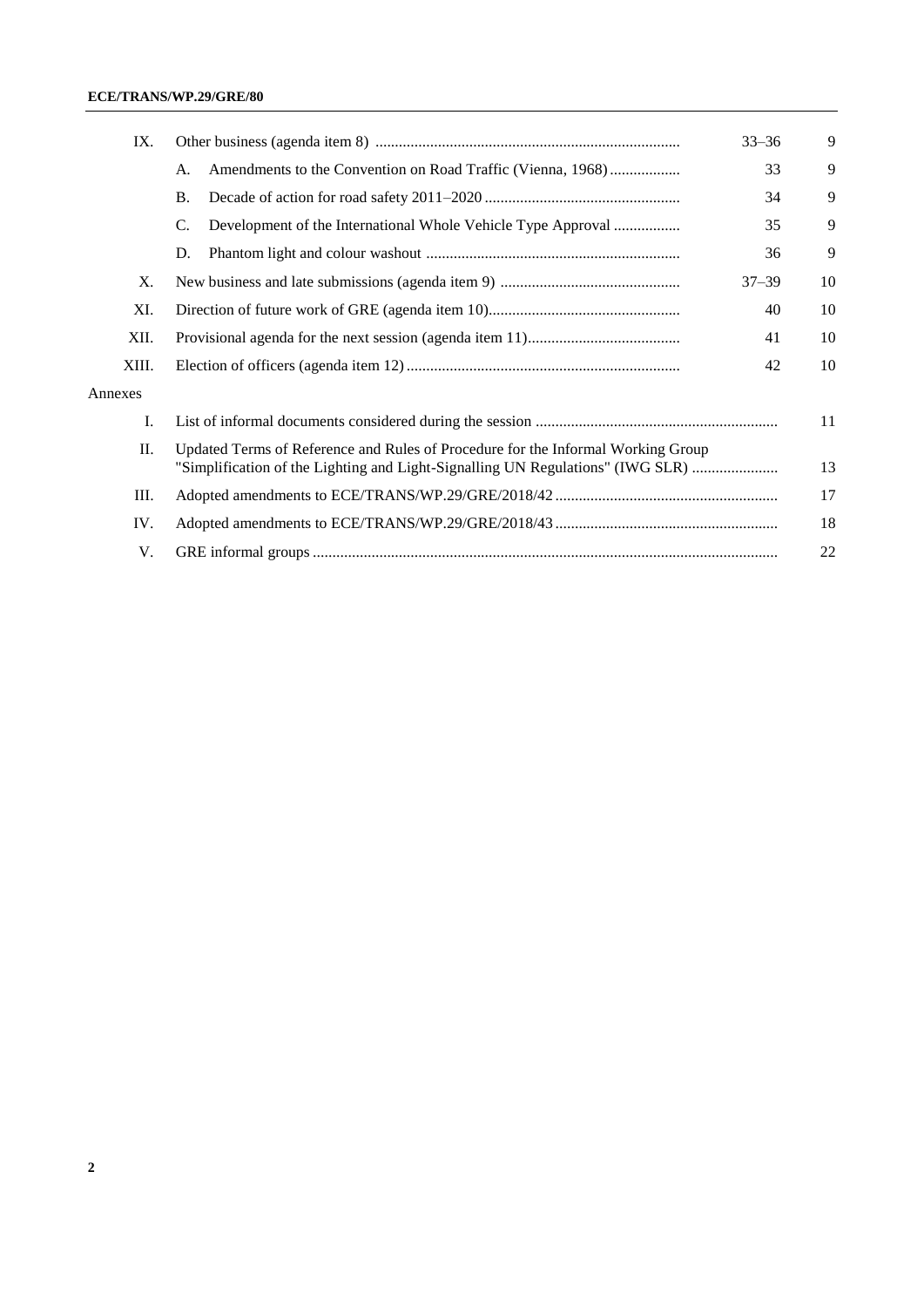## **I. Attendance**

1. The Working Party on Lighting and Light-Signalling (GRE) held its eightieth session from 23 to 26 October 2018 in Geneva, under the chairmanship of Mr. M. Loccufier (Belgium). Experts from the following countries participated in the work according to Rule 1 (a) of the Rules of Procedure of the World Forum for Harmonization of Vehicle Regulations (WP.29) (TRANS/WP.29/690, ECE/TRANS/WP.29/690/Amends. 1 and 2): Belgium, China, Czechia, Finland, France, Germany, Hungary, India, Italy, Japan, Latvia, Luxembourg, Netherlands, Norway, Poland, Republic of Korea, Serbia, Spain, Switzerland, United Kingdom of Great Britain and Northern Ireland (UK). An expert from the European Commission (EC) participated. Experts from the following non-governmental organizations also took part in the session: European Association of Automotive Suppliers (CLEPA), International Automobile Federation (FIA), International Automotive Lighting and Light Signalling Expert Group (GTB), International Electrotechnical Commission (IEC), International Motorcycle Manufacturers Association (IMMA), International Organization of Motor Vehicle Manufacturers (OICA), Society of Automotive Engineers (SAE).

## **II. Adoption of the agenda (agenda item 1)**

*Documentation*: ECE/TRANS/WP.29/GRE/2018/31, Informal documents GRE-80-01, GRE-80-11 and GRE-80-15

2. GRE considered and adopted the agenda (ECE/TRANS/WP.29/GRE/2018/31), as reproduced in GRE-80-01 together with the informal documents distributed during the session. GRE also noted the running order proposed by the Chair (GRE-80-11).

3. The list of informal documents is contained in Annex I to the report. The list of GRE informal groups is reproduced in Annex V to the report.

4. GRE took note of the highlights of the June 2018 session of WP.29 and the official document submission deadline of 18 January 2019 for the April 2019 session of GRE (GRE-80-15).

## <span id="page-2-0"></span>**III. 1998 Agreement [–](https://en.wikipedia.org/wiki/En_dash) UN Global Technical Regulations: Development (agenda item 2)**

5. GRE noted that, in the future, a new UN Global Technical Regulation (UN GTR) could be developed under stage 2 of the simplification of the lighting and light-signalling UN Regulations (SLR) (see para. 7 below) or as a result of consideration of light-signalling functions of automated/autonomous vehicles (see para. 40 below).

## **IV. 1997 Agreement – Rules: Development (agenda item 3)**

6. No information was reported under this agenda item.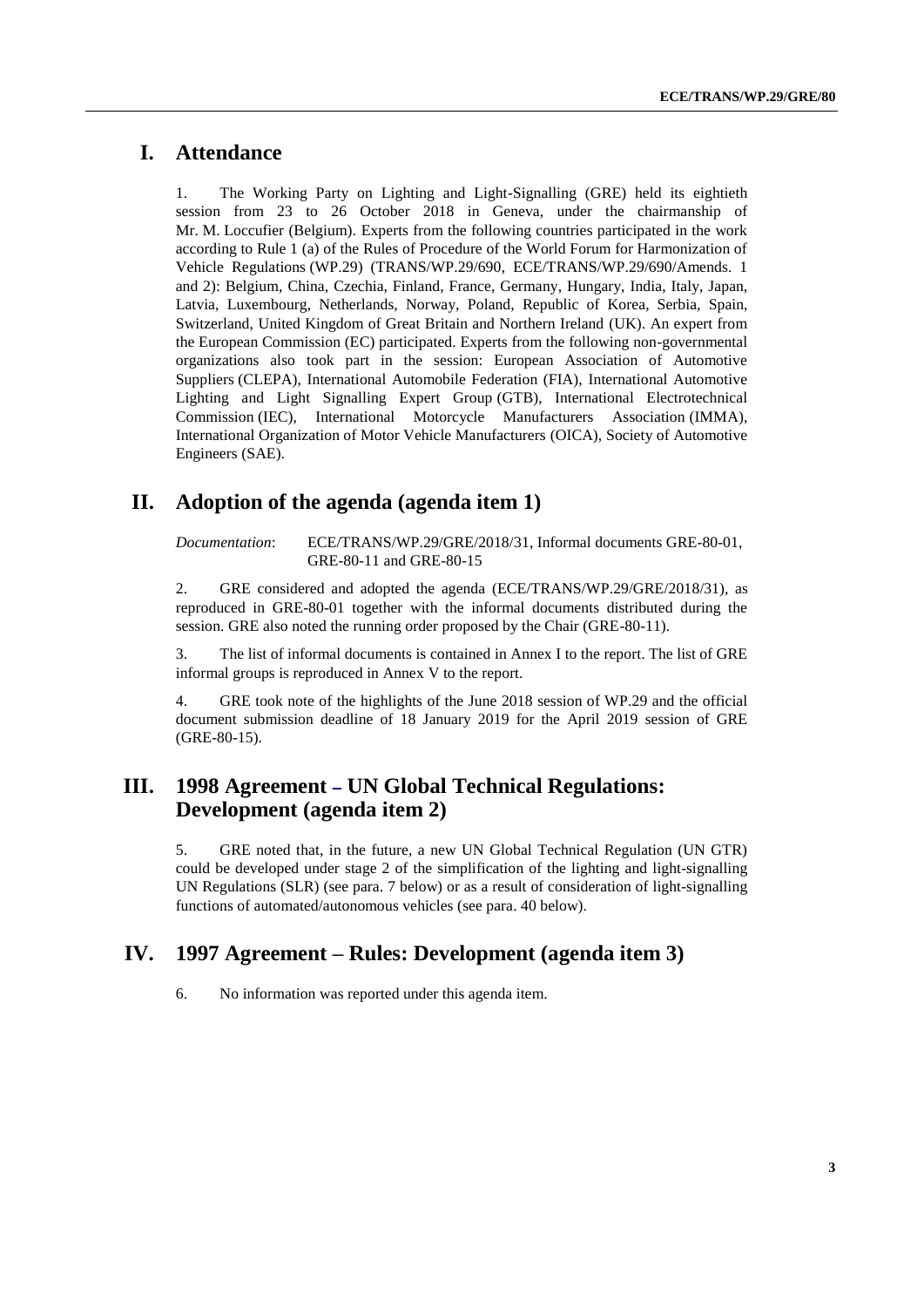## **V. Simplification of lighting and light-signalling UN Regulations (agenda item 4)**

*Documentation*: ECE/TRANS/WP.29/GRE/2018/33, ECE/TRANS/WP.29/GRE/2018/34, ECE/TRANS/WP.29/GRE/2018/36, ECE/TRANS/WP.29/GRE/2018/37, ECE/TRANS/WP.29/GRE/2018/38, ECE/TRANS/WP.29/GRE/2018/32, ECE/TRANS/WP.29/GRE/2018/42, ECE/TRANS/WP.29/GRE/2018/35, Informal documents GRE-80-04, GRE-80-05, GRE-80-14, GRE-80-21, GRE-80-30, GRE-80-32

7. The Secretary of the Informal Working Group "Simplification of the Lighting and Light-Signalling UN Regulations" (IWG SLR) presented their progress report (GRE-80-30) and proposed revising its Terms of Reference (GRE-80-14). Following an in-depth discussion, GRE agreed that stage 2 of IWG SLR should take over the outcome of the Informal Working Group on Visibility, Glare and Levelling (IWG VGL), and so, adopted the revised Terms of Reference and Rules of Procedure of IWG SLR, as laid down in Annex II. GRE mandated its Chair to seek the consent of WP.29, at its November 2018 session, to extend the mandate of IWG SLR until the end of 2022. At the same time, GRE agreed not to extend the mandate of IWG VGL beyond 2018.

8. GRE was informed that the full package of amendment proposals drafted by IWG SLR under stage 1 of SLR, including the three new simplified UN Regulations on Light-Signalling Devices (LSD), Road Illumination Devices (RID) and Retro-Reflective Devices (RRD), in August 2018 had been submitted to WP.29 and to the Administrative Committee of the 1958 Agreement (AC.1) for consideration at their November 2018 sessions. GRE noted that the SLR package, if adopted, would be scheduled to enter into force at the end of May [–](https://en.wikipedia.org/wiki/En_dash) beginning of June 2019. Therefore, under the above assumption, the June 2019 sessions of WP.29 and AC.1 would provide for the very first opportunity to introduce amendments to the new LSD, RID and RRD UN Regulations.

9. GRE recalled that, at its previous session, it had provisionally adopted transitional provisions to "freeze" UN Regulations Nos. 3, 4, 6, 7, 19, 23, 27, 38, 50, 69, 70, 77, 87, 91, 98, 104, 112, 113, 119 and 123 (ECE/TRANS/WP.29/GRE/2018/11), with square brackets around the third transitional provision on the validity of existing type approvals, and had agreed to take a final decision at this session (ECE/TRANS/WP.29/GRE/79, paras. 11 and 17). The Secretary of IWG SLR presented the revised transitional provisions (ECE/TRANS/WP.29/GRE/2018/34) which propose the deletion of the third transitional provision for all concerned UN Regulations. The expert from OICA expressed concerns that this deletion might lead to different interpretation among type approval authorities and that some of them might question the validity of existing type approvals (GRE-80-21). GRE confirmed that the revised transitional provisions, as proposed in ECE/TRANS/WP.29/GRE/2018/34, do not affect the validity of type approvals already granted pursuant to the UN Regulations concerned.

10. Upon this understanding, GRE adopted ECE/TRANS/WP.29/GRE/2018/34 and requested the secretariat to submit it to WP.29 and AC.1 for consideration at their November 2018 sessions as corrigenda to the original SLR package. GRE also expressed a hope that, in spite of the late submission of these modifications, contracting parties would be in a position to take them into consideration and to vote for the complete updated SLR package in November 2018.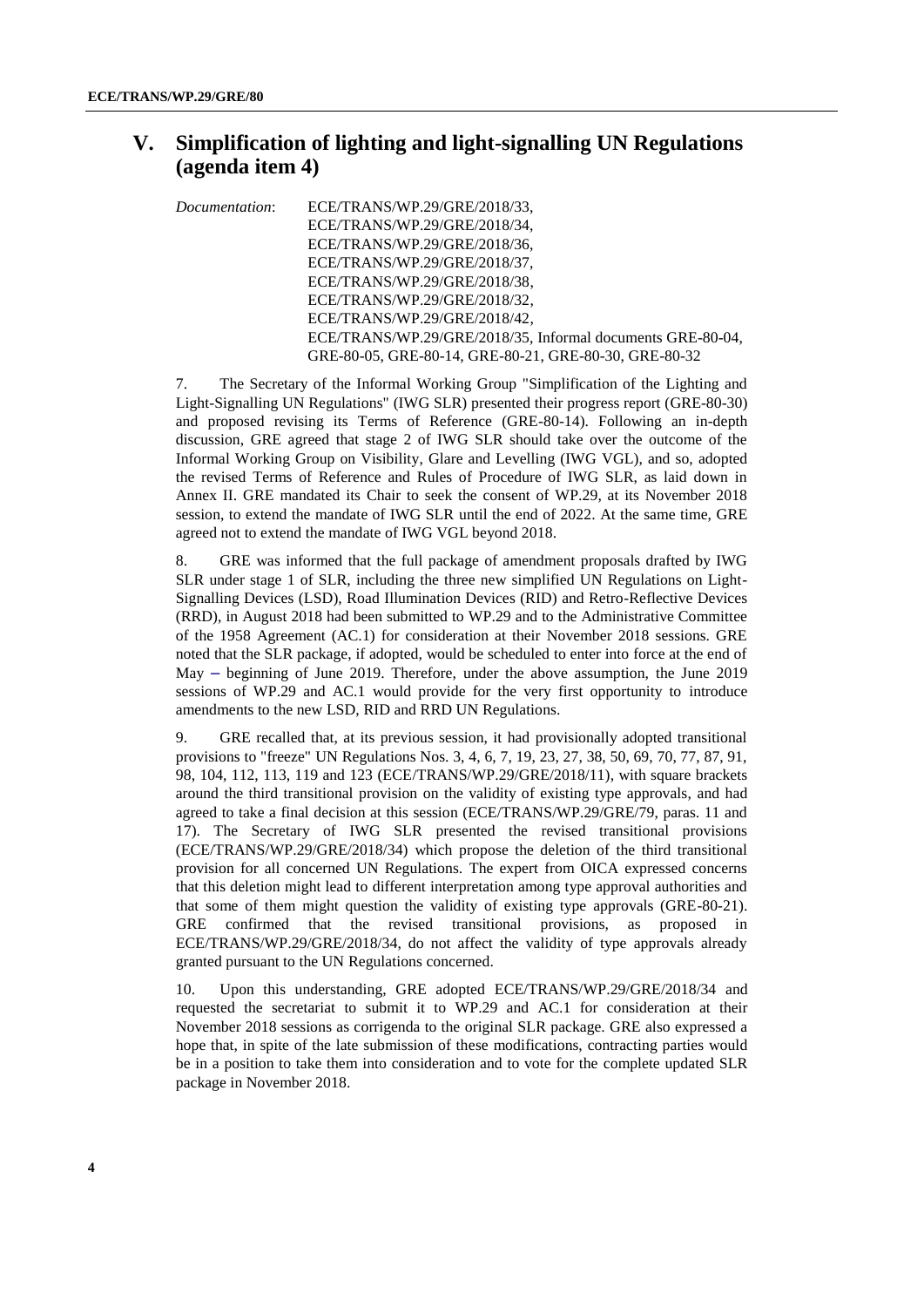11. The Secretary of IWG SLR introduced the first proposals for amendments to the original versions of the LSD, RID and RRD UN Regulations (ECE/TRANS/WP.29/GRE/2018/37 and (ECE/TRANS/WP.29/GRE/2018/36, ECE/TRANS/WP.29/GRE/2018/37 and ECE/TRANS/WP.29/GRE/2018/38). GRE adopted these proposals and noted that some of these amendments were essentially corrections of errors in the original SLR package while others were improvements. GRE stressed the need to rectify the discovered errors, such as the correction of Table 9 in the RID UN Regulation (as proposed in ECE/TRANS/WP.29/GRE/2018/37) and the correction of Annex 7 of the RRD UN Regulation (as proposed in ECE/TRANS/WP.29/GRE/2018/38) and requested the secretariat to submit these corrections to WP.29 and AC.1 for consideration at their November 2018 sessions as corrigenda to the original SLR package. The "improvement" amendments would be submitted to WP.29 and AC.1 for consideration at their June 2019 sessions, as explained in para. 8 above.

12. The experts from IWG SLR and IMMA proposed to amend the inboard visibility angle for rear position lamps in pairs in the new LSD UN Regulation (ECE/TRANS/WP.29/GRE/2018/33 and GRE-80-32). GRE adopted the proposal and requested the secretariat to submit it to WP.29 and AC.1 for consideration at their June 2018 sessions as draft Supplement 1 to the original LSD UN Regulation. GRE also recalled that this modification should be submitted together with the corresponding proposal to amend UN Regulation No. 53 (ECE/TRANS/WP.29/GRE/2018/28), which had been agreed upon at the previous session, and requested the secretariat to submit it to WP.29 and AC.1 for consideration at their June 2019 sessions as draft Supplement 4 to the 02 series and draft Supplement 22 to the 01 series of amendments to UN Regulation No. 53.

13. The expert from IMMA proposed a modification to the presentation on change index (GRE 79-12-Rev.1). GRE adopted the modification and requested the secretariat to publish the revised presentation as a reference document on the GRE website.

14. The expert of SAE presented collective amendments to UN Regulations Nos. 98, 112, 113 and 123 for the purposes of the recently updated Canadian Federal Motor Vehicle Safety Standard (CMVSS) No. 108 (ECE/TRANS/WP.29/GRE/2018/32). GRE adopted the proposals and requested the secretariat to submit them to WP.29 and AC.1 for consideration at their June 2019 sessions as draft Supplement 1 to the new 02 series of amendments of UN Regulation No. 98, draft Supplement 1 to the 02 series of amendments of UN Regulation No. 112, draft Supplement 1 to the 03 series of amendments of UN Regulation No. 113 and draft Supplement 1 to the 02 series of amendments of UN Regulation No. 123.

15. The expert from IMMA proposed amended definitions for UN Regulation No. 53 (ECE/TRANS/WP.29/GRE/2018/35 and GRE-80-05). GRE adopted the proposals and requested the secretariat to submit them to WP.29 and AC.1 for consideration at their June 2019 sessions as draft Supplement 4 to the 02 series of amendments to UN Regulation No. 53.

## **VI. UN Regulation Nos. 37 (Filament lamps), 99 (Gas discharge light sources), 28 (Light emitting diodes light sources) and the Consolidated Resolution on the common specification of light source categories (agenda item 5)**

*Documentation*: ECE/TRANS/WP.29/GRE/2018/48, ECE/TRANS/WP.29/GRE/2017/49, ECE/TRANS/WP.29/GRE/2018/39, ECE/TRANS/WP.29/GRE/2018/40, ECE/TRANS/WP.29/GRE/2018/41,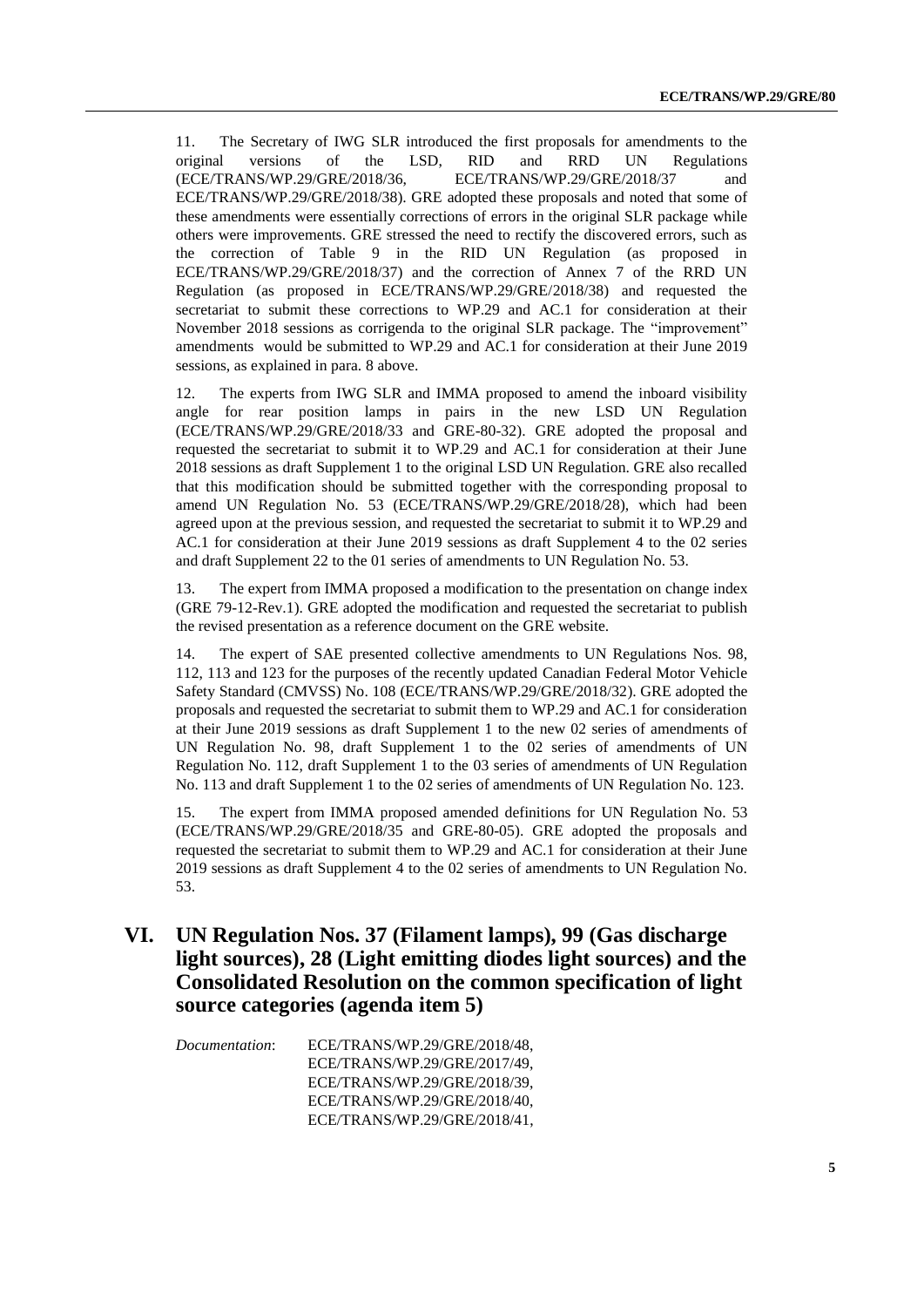ECE/TRANS/WP.29/GRE/2018/42, ECE/TRANS/WP.29/GRE/2018/48, ECE/TRANS/WP.29/GRE/2018/49 and Add.1, Informal documents GRE-80-02, GRE-80-03, GRE-80-19, GRE-80-23, GRE-80-33, GRE-80-34

16. GRE was informed about the progress of the Task Force on Substitutes and Retrofits (TF SR) (GRE-80-23). GRE noted that TF SR had prepared proposals on the use of light emitting diode (LED) substitute light sources for light-signalling applications (see below) and would continue with LED substitutes for front-lighting applications.

17. On behalf of TF SR, the expert from Germany introduced amendment proposals to UN Regulation No. 128 for the use of LED substitute light sources (ECE/TRANS/WP.29/GRE/2018/39) as well as corresponding amendments to the Consolidated Resolution on the common specification of light source categories (R.E.5) (ECE/TRANS/WP.29/GRE/2018/40). GRE adopted the proposals and requested the secretariat to submit them to WP.29 and AC.1 for consideration at their March 2019 sessions as draft Supplement 9 to the original version of UN Regulation No. 128 and as draft amendment 3 to R.E.5. GRE noted that both amendments are part of the same package and should enter into force on the same date.

18. To introduce requirements for LED substitute light sources in the installation UN Regulations, the expert from Germany presented collective amendments to UN Regulations Nos. 48, 53, 74 and 86 (ECE/TRANS/WP.29/GRE/2018/41). The expert from OICA submitted comments (GRE-80-19). GRE adopted the proposals unamended and requested the secretariat to submit them to WP.29 and AC.1 for consideration at their June 2019 sessions as draft Supplement 12 to the 06 series of amendments to UN Regulation No. 48, draft Supplement 4 to the 02 series of amendments to UN Regulation No. 53, draft Supplement 11 to the 01 series of amendments to UN Regulation No. 74 and draft Supplement 2 to the 01 series of amendments of UN Regulation No. 86.

19. The expert from Germany also introduced equivalence criteria for LED substitute light source categories which substitute the corresponding filament light source categories (GRE-80-02), as well as the interlock solution, for the BA15-cap system developed by IEC (GRE-80-03). GRE decided to keep GRE-80-02 as a reference document and took note of GRE-80-03.

20. GRE also considered a parallel proposal by TF SR which introduced requirements for the use of LED substitute light sources in the new LSD UN Regulation (ECE/TRANS/WP.29/GRE/2018/42). GRE adopted the proposal, as amended by Annex III, and requested the secretariat to submit them to WP.29 and AC.1 for consideration at their June 2019 sessions.

21. The expert of SAE delivered a presentation on standardization of technical requirements for forward lighting LED replacement light sources (GRE-80-34) and offered to organize a live demonstration at the next session of GRE. The expert from FIA highlighted the advantages of using LED retrofits for front lighting application of vehicles in use and argued in favour of developing regulations in this area (GRE-80-33). He suggested that TF SR should prepare proposals. In this regard, some GRE experts expressed doubts whether this issue could be solved by UN Regulations and felt that it should be treated within national law. Those experts were also of the view that TF SR should finalize LED substitutes for front-lighting applications and then stop its activities without addressing LED retrofits. GRE decided to revert to this discussion at the next session and requested TF SR to continue its work in the interim.

22. The expert of GTB introduced amendment proposals that modified light source category LR4 in UN Regulation No. 128 and in the Consolidated Resolution R.E.5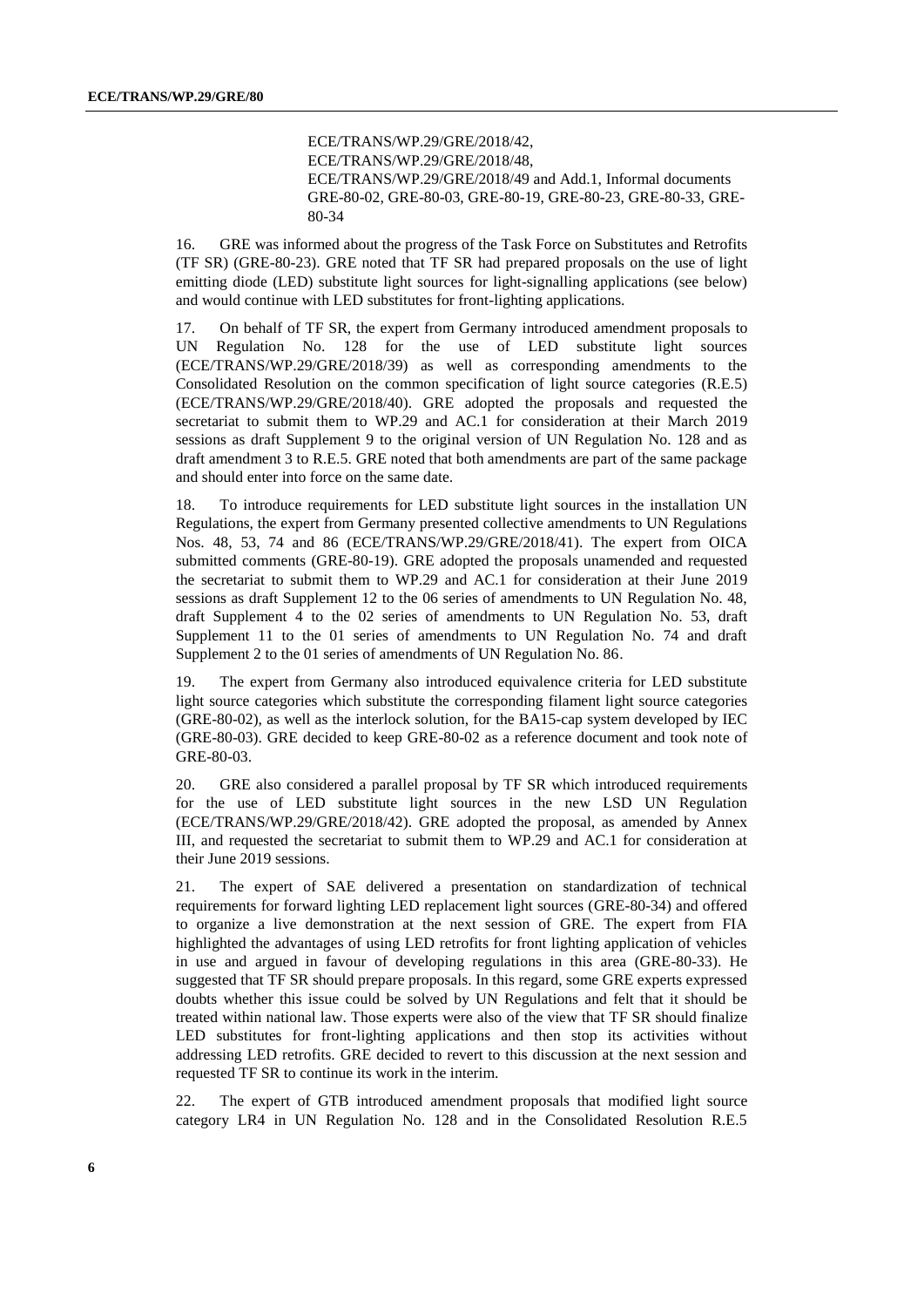(ECE/TRANS/WP.29/GRE/2018/48, ECE/TRANS/WP.29/GRE/2018/49 and Add.1). GRE adopted the proposals and requested the secretariat to submit them to WP.29 and AC.1 for consideration at their March 2019 sessions as draft Supplement 9 to the original version of UN Regulation No. 128 and draft amendment 3 to R.E.5. GRE noted that both amendments are part of the same package and should enter into force on the same date.

## **VII. UN Regulation No. 48 (Installation of lighting and lightsignalling devices) (agenda item 6)**

#### **A. Proposals for amendments to the 05 and 06 series of amendments**

*Documentation:* ECE/TRANS/WP.29/GRE/2018/51, Informal document GRE-80-20

23. The expert from GTB introduced amendment proposals with the aim to reduce discomfort glare from rear signalling lamps when viewed at close proximity in slow moving traffic (ECE/TRANS/WP.29/GRE/2018/51). The expert from OICA suggested further improvements (GRE-80-20). Following an exchange of comments, GRE invited GTB, OICA and other interested parties to produce a revised document for consideration at the next session.

#### **B. Other proposals for amendments to UN Regulation No. 48**

*Documentation:* ECE/TRANS/WP.29/GRE/2018/44, Informal documents GRE-80-07, GRE-80-08, GRE-80-09, GRE-80-10, GRE-80-17, GRE-80-18, GRE-80-22 and GRE-80-29

24. GRE considered a proposal for a new 07 series of amendments prepared by the former Co-Chairs of the Task Force on Headlamp Switching (TF HS), which updated the requirements for headlamps and daytime running lamps (DRL) (ECE/TRANS/WP.29/GRE/2018/44, GRE-80-09 and GRE-80-10). The experts from EC and Japan, Russian Federation, OICA and SAE commented on the proposal (respectively, GRE-80-22, GRE-80-29, GRE-80-18 and GRE-80-07). Separately, the expert from EC proposed a new requirement of mandatory presence of emergency stop signal (ESS) on all categories of motor vehicles and trailers (GRE-80-08) and the expert from SAE submitted an amendment proposal on side retro-reflectors (GRE-80-17).

25. Following a brief exchange of views on the above proposals, GRE noted that each of them would require a new series of amendments to UN Regulation No. 48 with its own transitional provisions. To avoid amending this UN Regulation too many times and practical complications, GRE was of the view that all proposals should be consolidated into a single new 07 series of amendments. The expert from OICA offered to host in December 2018, at their premises in Paris, a special meeting of interested parties with a view to drafting a consolidated proposal for the next session of GRE.

26. The expert of GTB reported on the outcome of the Forum on Glare and Visibility that had been organized by GTB on 22 October 2018. GRE noted that all presentations from the Forum would be published on the GRE website and requested IWG SLR to take them into account when considering stage 2 of the SLR process.

#### **VIII. Other UN Regulations (agenda item 7)**

#### **A. UN Regulation No. 10 (Electromagnetic compatibility)**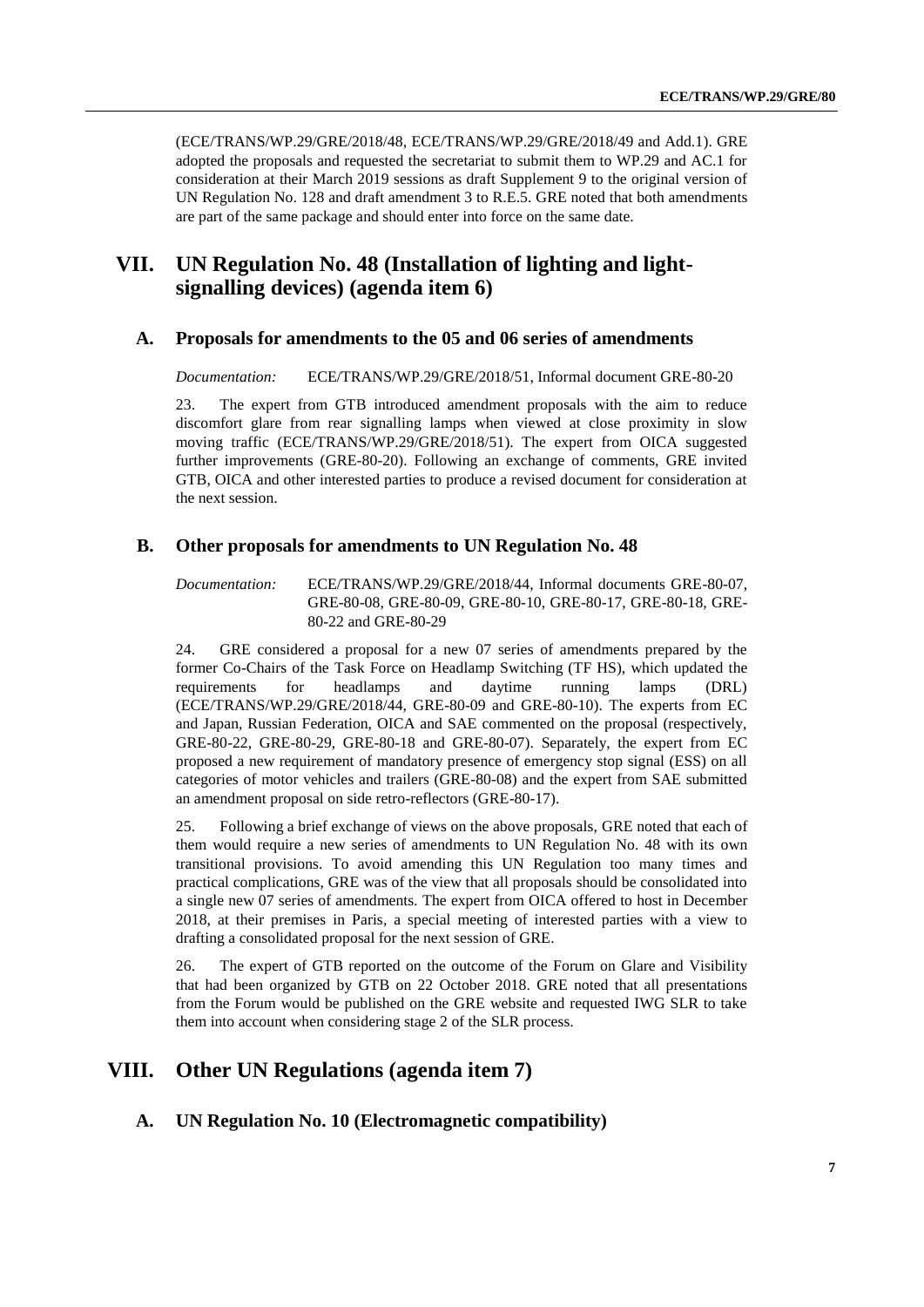#### *Documentation:* ECE/TRANS/WP.29/GRE/2018/43, Informal documents GRE-80-12- Rev.1, GRE-80-13, GRE-80-24 and GRE-80-31

27. The expert from OICA, on behalf of the Task Force on Electromagnetic Compatibility (TF EMC), presented their progress report (GRE-80-12-Rev.1) and revised proposals for the 06 series of amendments to UN Regulation No. 10 (ECE/TRANS/WP.29/GRE/2018/43 and GRE-80-13). For L-category vehicles, the expert of IMMA proposed to limit the scope of this UN Regulation to categories  $L_6$  and  $L_7$  only (GRE-80-31). GRE supported the IMMA proposal. The expert of Japan proposed to exclude agricultural vehicles (categories T, R and S) from the scope (GRE-80-24). Following a discussion, the expert from Japan was in a position to accept categories T, R and S in the scope. Finally, GRE adopted the amendment proposals, as amended by Annex IV, and requested the secretariat to submit them to WP.29 and AC.1 for consideration at their March 2019 sessions as a new 06 series of amendments to UN Regulation No. 10.

#### **B. UN Regulation No. 53 (Installation of lighting and light-signalling devices for L<sup>3</sup> vehicles)**

*Documentation:* ECE/TRANS/WP.29/GRE/2018/45, ECE/TRANS/WP.29/GRE/2018/46, ECE/TRANS/WP.29/GRE/2018/47, ECE/TRANS/WP.29/GRE/2018/50, Informal documents GRE-80-25 and GRE-80-26

28. On behalf of the Special Interest Group for DRL of L-category vehicles, the expert from Japan presented a revised proposal that introduced a new requirement for automatic switching from DRL to the headlamp for  $L_3$  category in UN Regulation No. 53 as well as a corresponding amendment to the new LSD UN Regulation (ECE/TRANS/WP.29/GRE/2018/50). The expert from India proposed to delete references to "passing beam" (GRE-80-25). The experts of Germany, Netherlands, UK and EC were not in favour of deleting "passing beam" and supported the original proposal. GRE adopted the proposal and requested the secretariat to submit it to WP.29 and AC.1 for consideration at their June 2019 sessions as draft 03 series of amendments to UN Regulation No. 53 and draft Supplement 1 to the original LSD UN Regulation, subject to the following amendments:

*Paragraphs 5.11.1.1., 5.11.1.2. and Annex 7 (twice)*, replace "headlamp [(passing beam)]" with "passing beam".

*Paragraphs 11.8. and 11.10.*, remove square brackets around 2023.

29. The expert from India proposed making optional the fitment of front position lamps, due to the introduction of auto headlamp switching, and alternatively DRL provisions in UN Regulation No. 53 (ECE/TRANS/WP.29/GRE/2018/47 and GRE-80-26). The experts of Finland, Germany and UK expressed doubts. The Chair concluded that there was not enough support for the proposal and proposed to revert to this issue at the next session. He also invited the expert from India to try to convince the experts in doubt before the next session.

30. The expert from IMMA proposed to clarify the use of direction indicators to show the status of the device for protection of a vehicle against unauthorised use (ECE/TRANS/WP.29/GRE/2018/45). GRE adopted the proposal and requested the secretariat to submit it to WP.29 and AC.1 for consideration at their March 2019 sessions as draft Supplement 3 to the 02 series and draft Supplement 21 to the 01 series of amendments to UN Regulation No. 53.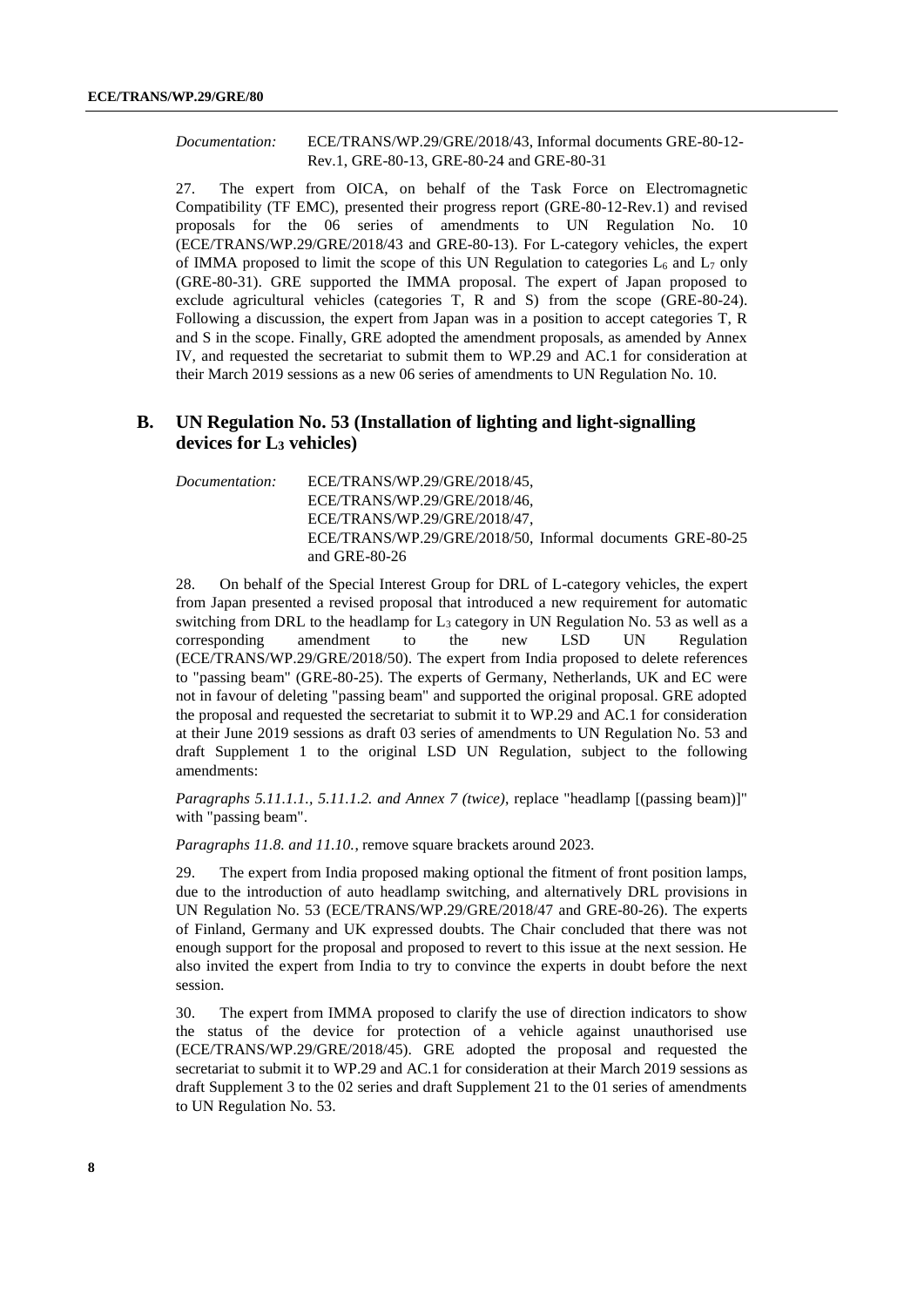31. The expert from IMMA presented a revised proposal on exterior courtesy lamps (ECE/TRANS/WP.29/GRE/2018/46). GRE adopted the proposal and requested the secretariat to submit it to WP.29 and AC.1 for consideration at their March 2019 sessions as draft Supplement 3 to the 02 series and draft Supplement 21 to the 01 series of amendments to UN Regulation No. 53, subject to the following modification:

*New paragraph 6.15.19.3., second indent*, delete "…one or more of...".

#### **C. UN Regulation No. 74 (Installation of lighting and light-signalling devices for mopeds)**

*Documentation:* ECE/TRANS/WP.29/GRE/2018/52

32. The expert from the Netherlands presented an updated proposal that required the mandatory installation of direction indicators on mopeds. (ECE/TRANS/WP.29/GRE/2018/52). Following a brief discussion, GRE invited the proponent to redraft the transitional provisions and to submit a revised document for consideration to the next session.

## **IX. Other business (agenda item 8)**

#### **A. Amendments to the Convention on Road Traffic (Vienna, 1968)**

33. GRE noted that the Global Forum for Road Traffic Safety (WP.1), at its recent session in September 2018, continued considering the amendment proposals to Article 32 and Chapter II of Annex 5 on lighting and light-signalling (ECE/TRANS/WP.1/2017/1/Rev.1) and is expected to finalize this activity in March 2019. At its next session, GRE may expect an oral report from the WP.1 Secretary.

#### **B. Decade of action for road safety 2011[–](https://en.wikipedia.org/wiki/En_dash)2020**

34. GRE was briefed on the recent developments in field of road safety at the ECE level.

#### **C. Development of the International Whole Vehicle Type Approval**

35. GRE noted a request by IWG on the International Whole Vehicle Type Approval (IWVTA) to amend approval numbering in UN Regulations Nos. 37, 99 and 128 to align it with Schedule 4 of the revised 1958 Agreement (ECE/TRANS/WP.29/1139, para. 67). GRE recalled that, at its previous session, it had already adopted the necessary amendments which were subsequently submitted to the November 2018 session of WP.29 as documents ECE/TRANS/WP.29/2018/83, ECE/TRANS/WP.29/2018/89 and ECE/TRANS/WP.29/2018/90.

#### **D. Phantom light and colour washout**

*Documentation:* Informal document GRE-80-27

36. The expert from Germany briefly mentioned draft amendments to the LSD Regulation on the sun load impact (phantom effect) (GRE-80-27) and stated that a formal proposal would be submitted to the next session of GRE.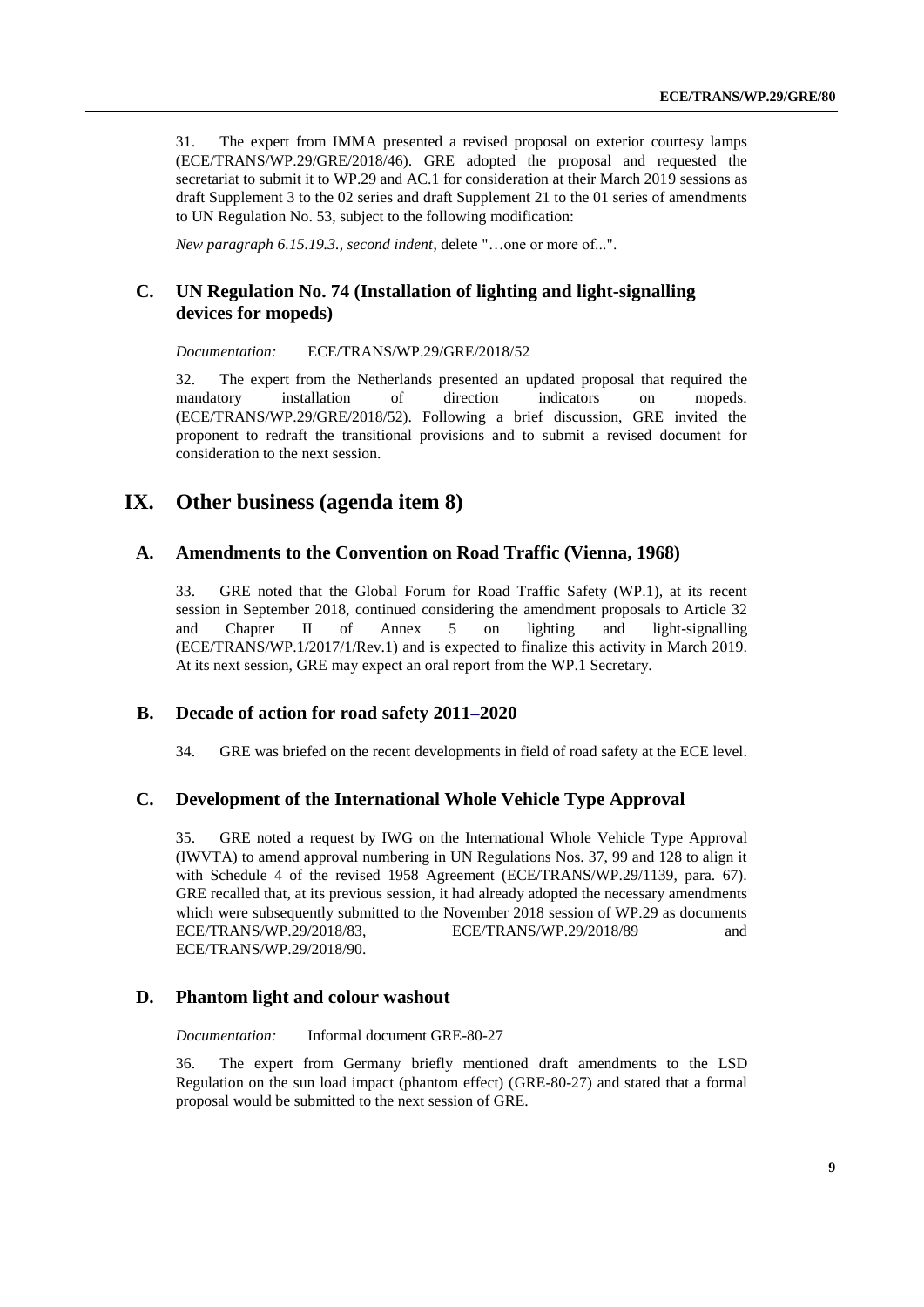#### **X. New business and late submissions (agenda item 9)**

*Documentation:* Informal documents GRE-80-06 and GRE-80-28

37. The experts of France and Germany presented the preliminary results of their questionnaire on national treatment of evocative, suggestive or figurative apparent surfaces (GRE-80-28). GRE noted that the reported results seemed to indicate the need to harmonize national regulations on the issue. GRE decided to continue this discussion at the next session, based on a more detailed document to be prepared by the experts from France and Germany.

38. Due to lack of time, GRE decided to consider GRE-80-06 at the next session.

39. GRE noted that Mr. V. Genone (Italy), who had participated in GRE activities since 1984, would no longer attend its sessions, due to his imminent retirement. GRE gave him a standing ovation for his dedication and extensive contributions to the work of GRE and wished him success in the future.

#### **XI. Direction of future work of GRE (agenda item 10)**

*Documentation:* Informal document GRE-80-16-Rev.1

40. The expert from GTB introduced a brainstorming paper on signalling requirements for automated/autonomous vehicles (AVs) (GRE-80-16-Rev.1). The secretariat also informed GRE about the establishment, at the June 2018 session of WP.29, of a new Working Party "Groupe de Rapporteurs pour les Véhicules Autonomes" (GRVA) and that coordination between GRVA and other WP.29 Working Parties (GRs) would be done at the WP.29 level. GRE discussed at length how to pursue considering the signalling requirements for AVs, and came to a conclusion that a task force (TF) would be most appropriate for this purpose. The expert from Germany, who was leading TF SR, also agreed to take the lead in the new TF. The experts from UK, GTB and OICA expressed their support to TF. GRE agreed that TF should evaluate and report on the safety needs for AVs to signal their status and communicate their next intended actions using visual or audible signals or a combination of both.

#### **XII. Provisional agenda for the next session (agenda item 11)**

41. GRE agreed to delete the agenda item on IWVTA and to include a new agenda item on international events in the field of automotive lighting of interest to GRE.

## **XIII. Election of officers (agenda item 12)**

42. In compliance with Rule 37 of the Rules of Procedure (TRANS/WP.29/690 and ECE/TRANS/WP.29/690/Amend.1), GRE called for the election of officers. The representatives of the contracting parties, present and voting, elected unanimously Mr. M. Loccufier (Belgium) as Chair and Mr. D. Rovers (Netherlands) as Vice-Chair for the sessions of GRE scheduled in the year 2019.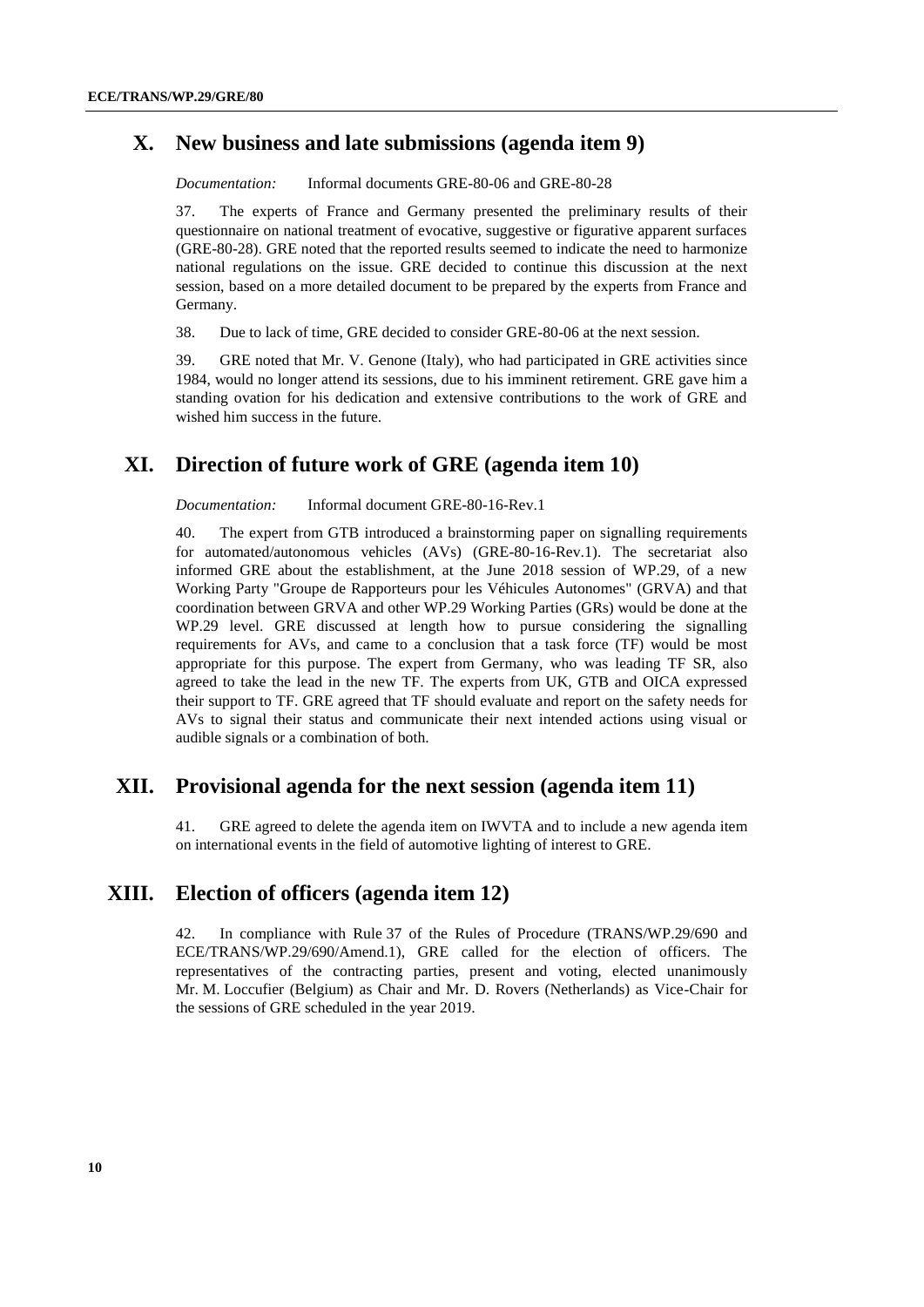## **Annex I**

# **List of informal documents considered during the session**

Informal documents GRE-79-…

| No.            | (Author) Title                                                                                                     | Follow-<br>up |
|----------------|--------------------------------------------------------------------------------------------------------------------|---------------|
| $\mathbf{1}$   | (secretariat) - Updated provisional agenda for the eightieth session of GRE                                        | b             |
| $\overline{c}$ | (TF SR) - Equivalence criteria                                                                                     | d             |
| 3              | (TF SR) - LED substitutes: Interlock solution for the BA15-cap system                                              | f             |
| $\overline{4}$ | (IMMA) - Amendments to the presentation on the Change Index (GRE-79-12-Rev.1)                                      | d             |
| 5              | (IWG SLR) - Corrigendum to ECE/TRANS/WP.29/GRE/2018/35                                                             | a             |
| 6              | (Italy and Netherlands) - Obsolete transitional provisions                                                         |               |
| $\tau$         | (SAE) - Amendment to ECE/TRANS/WP.29/GRE/2018/44                                                                   | d             |
| 8              | (European Commission) - Proposal complementing ECE/TRANS/WP.29/GRE/2018/44                                         | d             |
| 9              | (TF HS) - Editorial corrections to ECE/TRANS/WP.29/GRE/2018/44                                                     | d             |
| 10             | (TF HS) - Explanations to ECE/TRANS/WP.29/GRE/2018/44                                                              | d             |
| 11             | (Chair) - Running order                                                                                            | f             |
|                | 12-Rev.1 (TF EMC) - Status report                                                                                  | f             |
| 13             | (TF EMC) - Corrections to ECE/TRANS/WP.29/GRE/2018/43                                                              | b             |
| 14             | (IWG SLR) - Updated Terms of Reference and Rules of Procedure of IWG SLR                                           | b             |
| 15             | (secretariat) - General information and WP.29 highlights                                                           | f             |
| 16             | (GTB) - Signalling requirements for automated/autonomous vehicles                                                  | d             |
| 17             | (SAE) - Amendment to ECE/TRANS/WP.29/GRE/2018/44                                                                   | d             |
| 18             | (OICA) - Comments on transitional provisions in ECE/TRANS/WP.29/GRE/2018/44                                        | d             |
| 19             | (OICA) - Corrections to ECE/TRANS/WP.29/GRE/2018/41                                                                | f             |
| 20             | (OICA) - Proposal for improvement of ECE/TRANS/WP.29/GRE/2018/51                                                   | $\mathbf c$   |
| 21             | (OICA) - Comments on ECE/TRANS/WP.29/GRE/2018/34                                                                   | f             |
| 22             | (EC and Japan) - Proposals for amendments to ECE/TRANS/WP.29/GRE/2018/44                                           | d             |
| 23             | (TF SR) - Status report                                                                                            | f             |
| 24             | (Japan) - Proposal to amend ECE/TRANS/WP.29/GRE/2018/43                                                            | b             |
| 25             | (India) - Comments on ECE/TRANS/WP.29/GRE/2018/50                                                                  | f             |
| 26             | (India) - Response to a study reservation made in connection with GRE-78-24                                        | d             |
| 27             | (Germany) - Sun load impact (phantom effect) of signalling lamps                                                   | $\mathbf c$   |
| 28             | (France and Germany) - Evaluation of the questionnaire on evocative, suggestive or figurative<br>apparent surfaces | d             |
| 29             | (Russian Federation) - Amendments to ECE/TRANS/WP.29/GRE/2018/44                                                   | d             |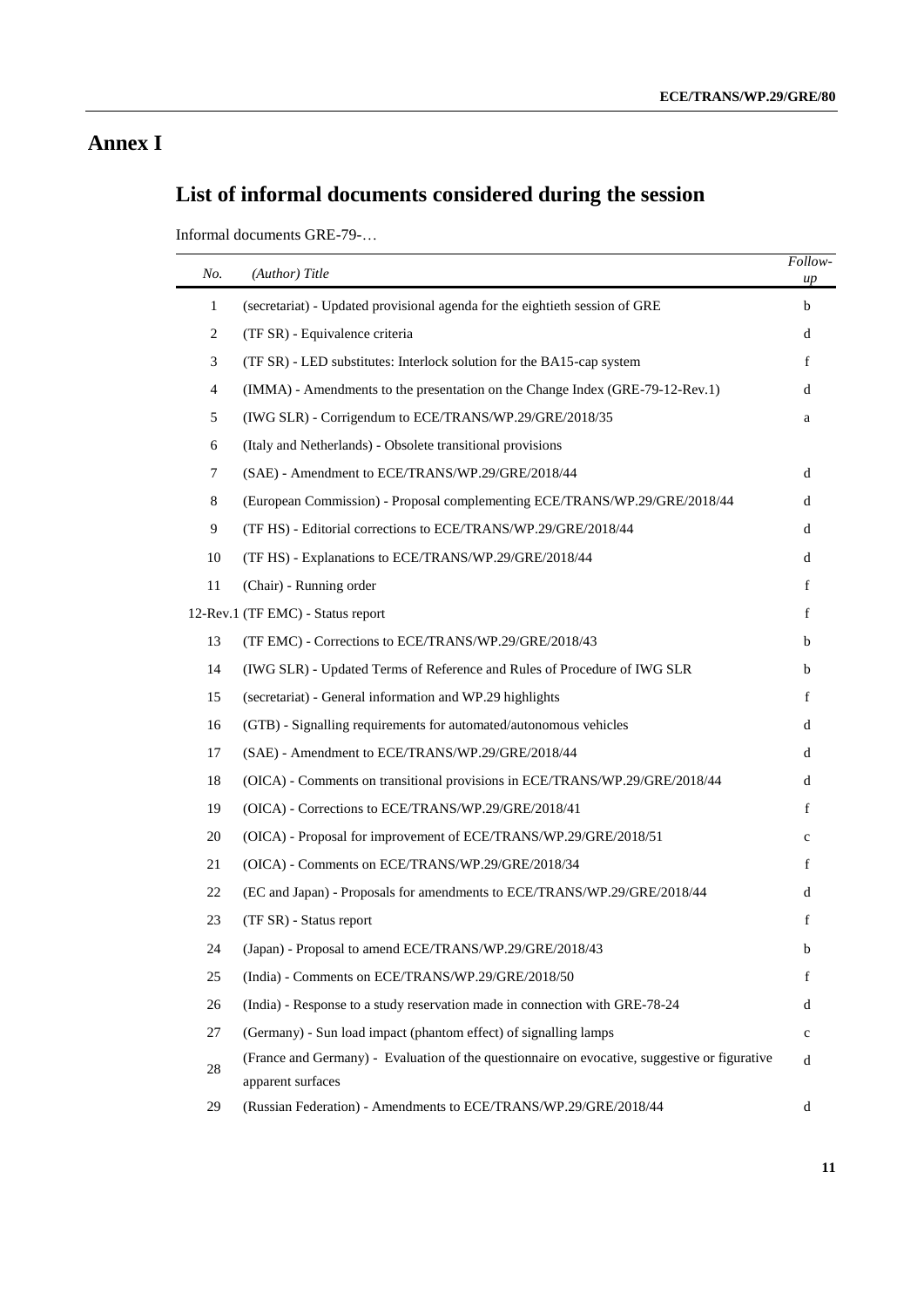| No. | (Author) Title                                                                               | Follow-<br>up |
|-----|----------------------------------------------------------------------------------------------|---------------|
| 30  | (IWG SLR) - Progress report                                                                  |               |
| 31  | (IMMA) - Proposal for amendment to ECE/TRANS/WP.29/GRE/2018/43                               | b             |
| 32  | (IMMA) - Proposal for amendments to ECE/TRANS/WP.29/GRE/2018/33                              | a             |
| 33  | (FIA) - LED replacement light sources                                                        |               |
| 34  | (SAE) - Standardization of technical requirements for forward lighting LED replacement light |               |
|     | sources                                                                                      |               |

*Notes:*

(a) Endorsed or adopted without amendment;

- (b) Endorsed or adopted with amendments;
- (c) Resume consideration on the basis of a document with an official symbol;
- (d) Kept as a reference document/continue consideration;
- (e) Revised proposal for the next session;
- (f) Consideration completed or to be superseded;
- (g) Withdrawn.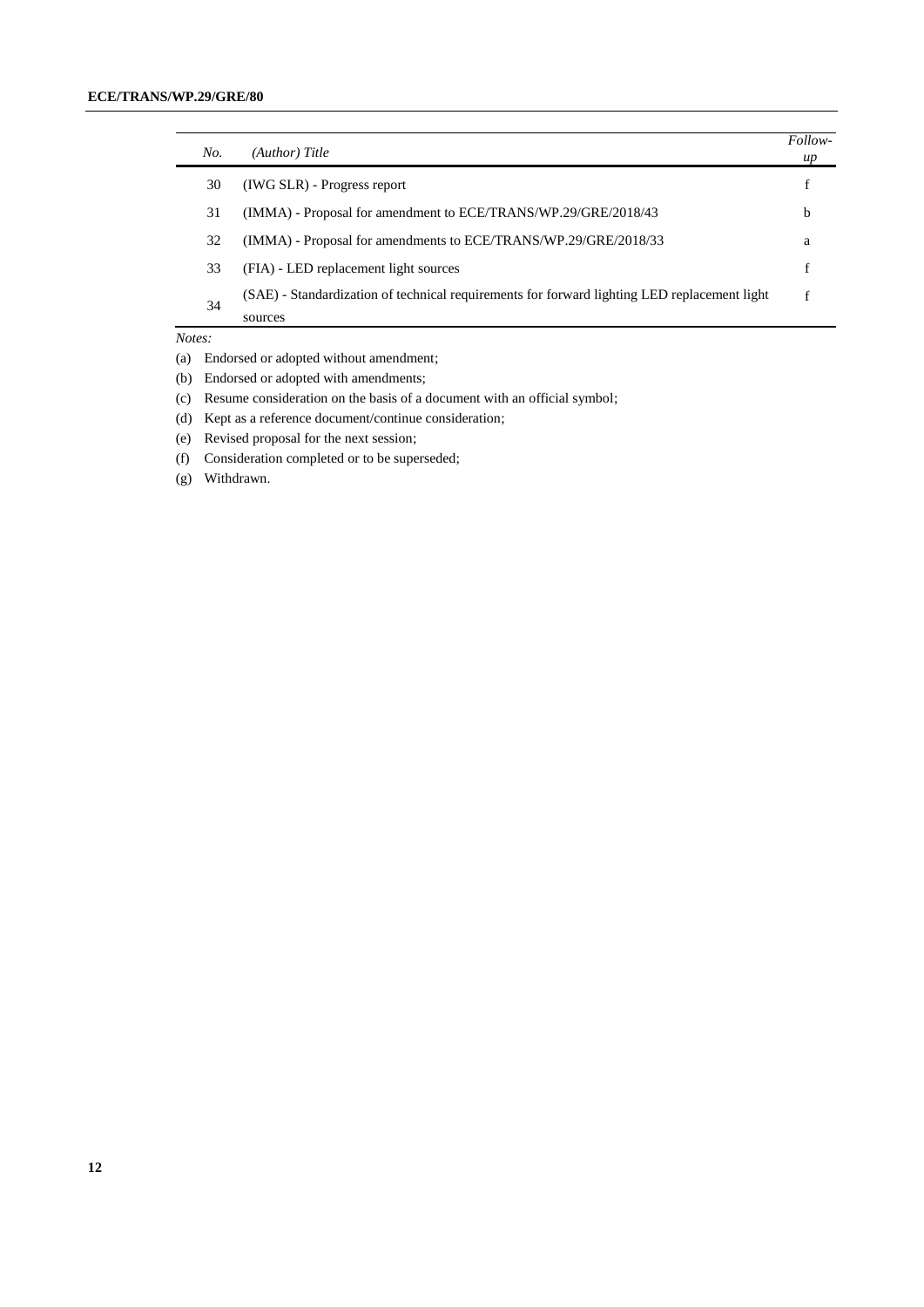## <span id="page-12-0"></span>**Annex II**

## **Updated Terms of Reference and Rules of Procedure for the Informal Working Group "Simplification of the Lighting and Light-Signalling UN Regulations" (IWG SLR)**

### **I. Introduction**

1. At the 156th session of WP.29, the European Union, supported by Japan, urged WP.29 to consider the simplification of the lighting UN Regulations and to focus on developing less technology-specific, more performance-related requirements (ECE/TRANS/WP.29/1095, paras. 76 and 77).

2. At the 157th session of WP.29, GTB presented its approach to help GRE work on consolidating the UN Regulations on lighting and light-signalling to reduce the administrative workload. The suggested approach seeks to reduce the number of UN Regulations concerning lighting and light signalling and to focus on performance requirements rather than design and technical descriptions.

3. Subsequently this approach, distributed as an official document, ECE/TRANS/WP.29/2012/119, was formally considered by WP.29 at its 158th session. WP.29 endorsed the principles proposed by GTB and asked GRE to develop a road map, taking into consideration the resources of GRE (ECE/TRANS/WP.29/1099, para. 37).

4. At its sixty-ninth session, GRE agreed to create a special interest group of experts, which met in February and June 2014, to define the Terms of Reference of this new Informal Working Group.

5. At its seventy-second session, GRE adopted GRE-72-20 (as reproduced in Annex VIII to the report) proposing the Terms of Reference and Rules of Procedure of the Informal Working Group "Simplification of the Lighting and Light-Signalling UN Regulations" (IWG SLR). The informal group had already held its first session in September 2014 to establish its draft Terms of Reference.

6. IWG SLR met on seven occasions, exploring many approaches to deliver the required simplification and finally adopted the plan in January 2016. This plan consisted of two stages:

- Stage 1: Update and freeze the existing device UN Regulations and then produce three new UN Regulations (for road illumination, light-signalling and retroreflective devices) based on the text of existing UN Regulations. The purpose was not to adapt or amend the prescriptions of the various UN Regulations under consideration other than where the objectives of simplification and consolidation so required;
- Stage 2: Update the three new UN Regulations to be technology neutral and performance based and to update the installation UN Regulations accordingly.

7. At its 169th session, WP.29 agreed that, following the finalisation of stage 1, the IWG SLR shall focus on stage 2 of the simplification process (ECE/TRANS/WP.29/1123, para. 44).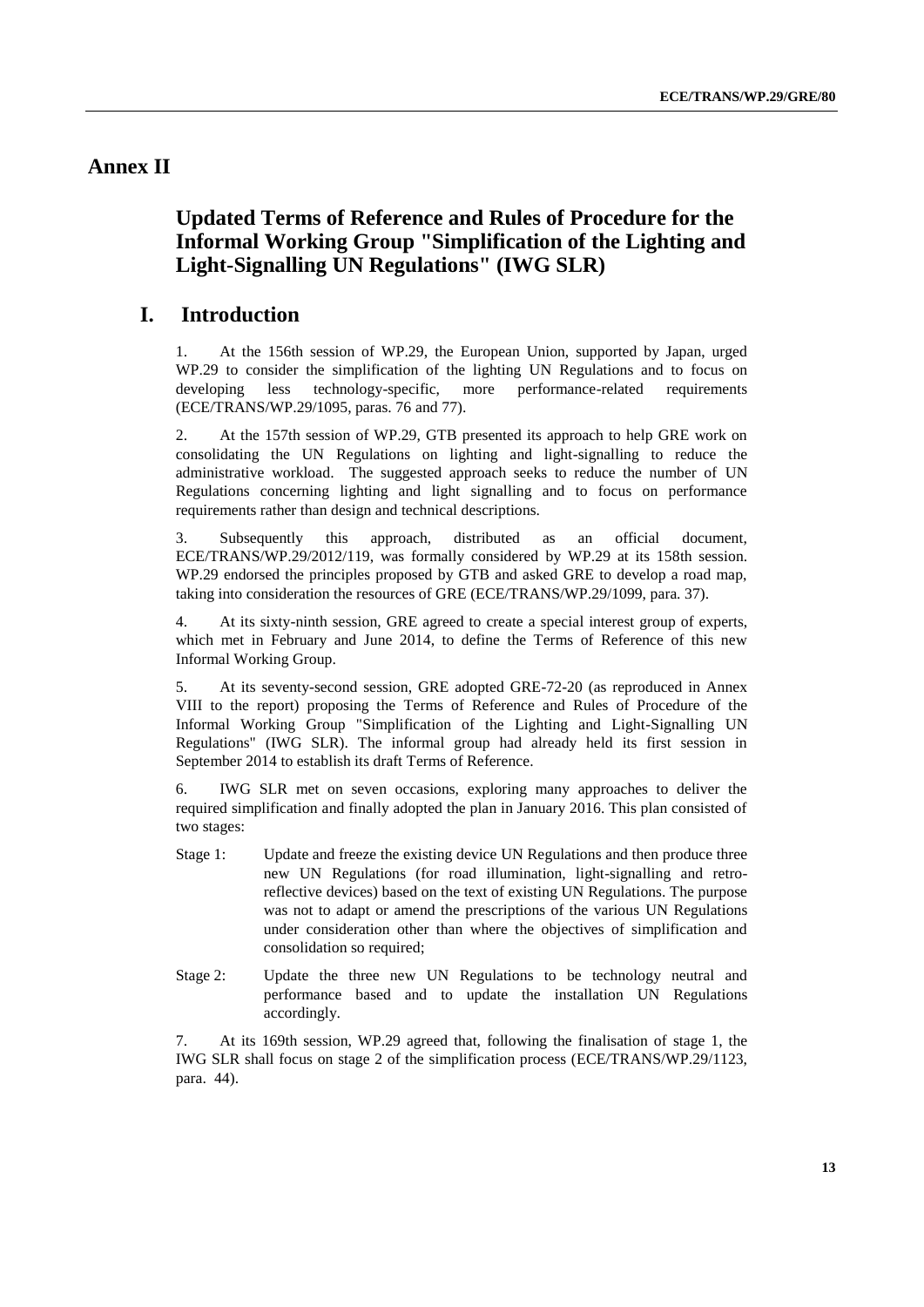8. Due to the workload involved to deliver stage 2, GRE, at its seventy-ninth session in April 2018, endorsed a proposal to stage 2 into two steps (ECE/TRANS/WP.29/GRE/79, para. 8).

9. IWG SLR also discussed the importance of harmonization of technical requirements with other international/regional/national regulatory systems and acknowledged this as an optional objective for the finalisation of stage 2.

10. In addition, GRE at its seventy-ninth session, decided that elements of the objectives of the Informal Working Group on Visibility, Glare and Levelling (IWG VGL) (ECE/TRANS/WP.29/GRE/76, Annex III) would be transferred to IWG SLR, since both groups had converging goals and in order to avoid duplication of work (ECE/TRANS/WP.29/GRE/79, para. 31).

## **II. Objective**

11. The overall objective of the informal group is to review the current set of lighting, light-signalling and retro-reflecting UN Regulations and to develop a proposal that:

- (a) Provides a structure that limits to a minimum the number of parallel amendments necessary to achieve a regulatory change.
- (b) Reduces the number of active/non-frozen UN Regulations.
- (c) Defines the essential requirements in performance (technology-neutral) terms to provide opportunities for innovation.
- (d) Aims to achieve consistent interpretation by reducing ambiguity in the provisions to support objective certification and verification of conformity of production.
- (e) Reduces the administrative burden (caused by maintenance of UN Regulations) on the contracting parties, the ECE secretariat (and associated UN services) and the affected industrial sector.
- (f) Reduces regulatory burden for industry and encourages innovation to improve safety.
- (g) Updates and harmonizes the technical requirements for lighting and light-signalling to be suitable for global implementation under the 1958 and 1998 Agreements.

#### **III. Major project steps**

- 12. To achieve the objectives identified above, the informal group shall:
- (a) Propose a new approach (i.e. performance-based and technology-neutral requirements) to reform the practice of multiple/collective amendments and may consider (but is not limited by) the consolidation of common requirements to improve the efficiency of the regulatory text. As a first step, the light-signalling UN Regulations shall be addressed.
- (b) Identify possibilities to merge UN Regulations containing similar or identical provisions, such as UN Regulations Nos. 98 and 112 and UN Regulations 3, 27, 69, 70 and 104.
- (c) Determine whether the current regulatory text presents barriers to innovation and adequately addresses safety considerations.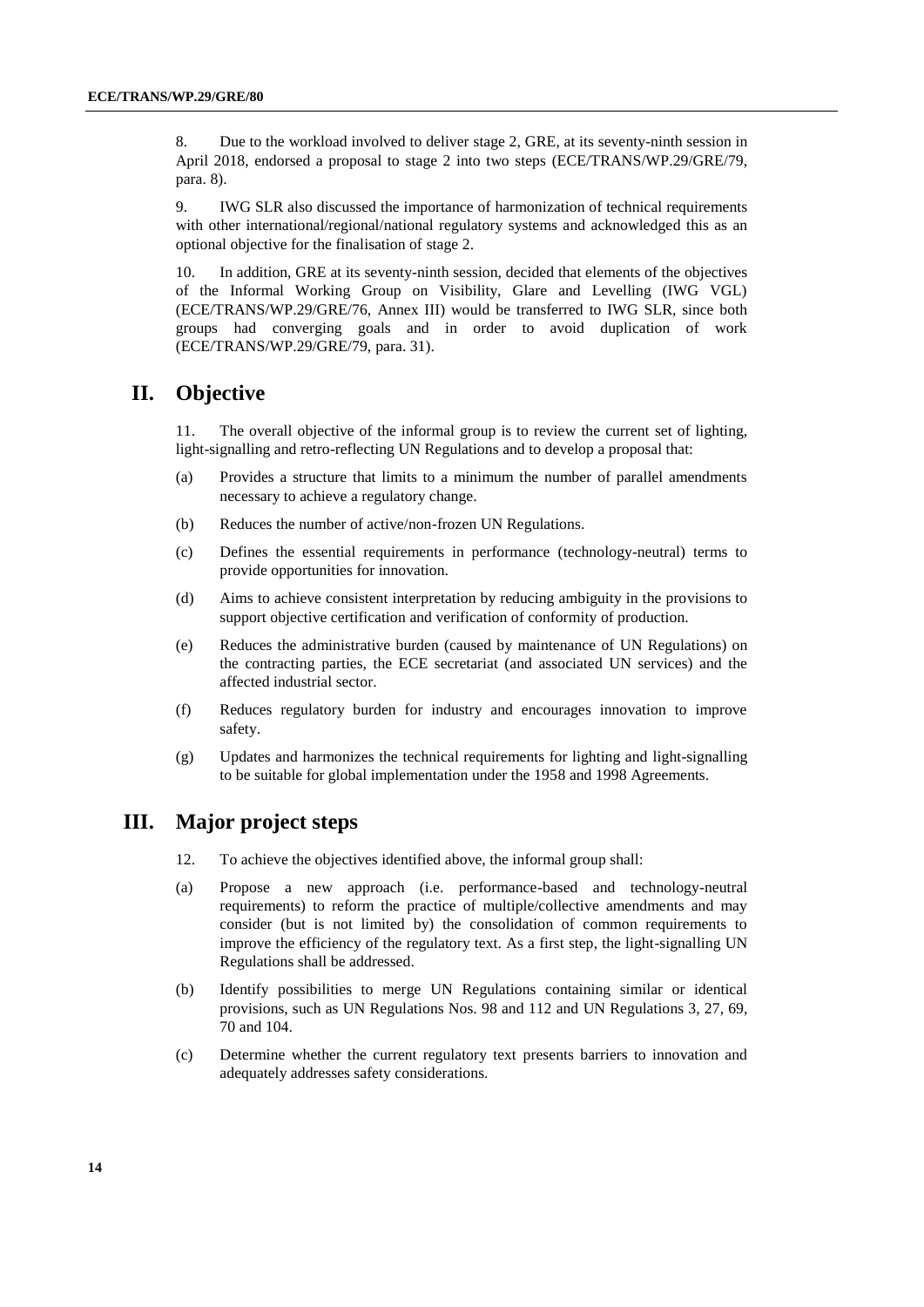- (d) Develop, unless technically not feasible, performance-based and technology-neutral requirements to ensure freedom for technical innovation within a framework of safety principles.
- (e) Simplify, adhering to a technology-neutral approach, the installation UN Regulations (Nos. 48, 53, 74 and 86). All working documents on lighting installation UN Regulations whose purpose is to improve the performance-based and technology-neutral approach shall be taken into account.
- (f) Take over and consider the outcome of IWG VGL, based on the discussion document GRE-79-29 as recommended by the seventy-ninth session of GRE (ECE/TRANS/WP.29/GRE/79, para. 31).
- (g) Draft the technical requirements for lighting and light-signalling to make them suitable for implementation under the 1958 and 1998 Agreements.

## **IV. Operating principles**

13. The Informal Working Group on Simplification of the UN Lighting and Light-Signalling UN Regulations is a subgroup of GRE and is open to all participants of GRE including contracting parties to the 1958 and 1998 Agreements and non-governmental organizations.

14. A Chair (Belgium), a Vice-Chair (European Commission) and a Secretary (GTB) will manage the informal group.

15. The official language of the informal group will be English.

16. The Secretary of the Group shall submit the agenda and related documents in a suitable electronic format in advance of all scheduled meetings. All documents shall be posted on the website [\(https://wiki.unece.org/pages/viewpage.action?pageId=23759699\)](https://wiki.unece.org/pages/viewpage.action?pageId=23759699). The Group may postpone discussion on any item or proposal, which has not been circulated five working days in advance of the scheduled meeting.

17. The Secretary of the Group will distribute the meeting minutes to the IWG members within 15 working days after the meeting of the Group.

18. Decisions and proposals of the group shall be reached by consensus. When consensus cannot be reached, the Chair of the Group shall present the different points of view to GRE. The Chair may seek guidance from GRE as appropriate.

19. Sessions shall be convened, in agreement with the majority of the participants, after the Group has been established in a constitutional meeting. Sessions may be in person and / or virtual using web-based technology and shall be scheduled to meet the timeline for deliverables.

20. A provisional agenda shall be drafted by the secretariat in accordance with the participants of the Group. The first item of the provisional agenda for each session shall be the adoption of the agenda.

21. The second item on the provisional agenda shall be the discussion on matters arising and adoption of the minutes of the previous session.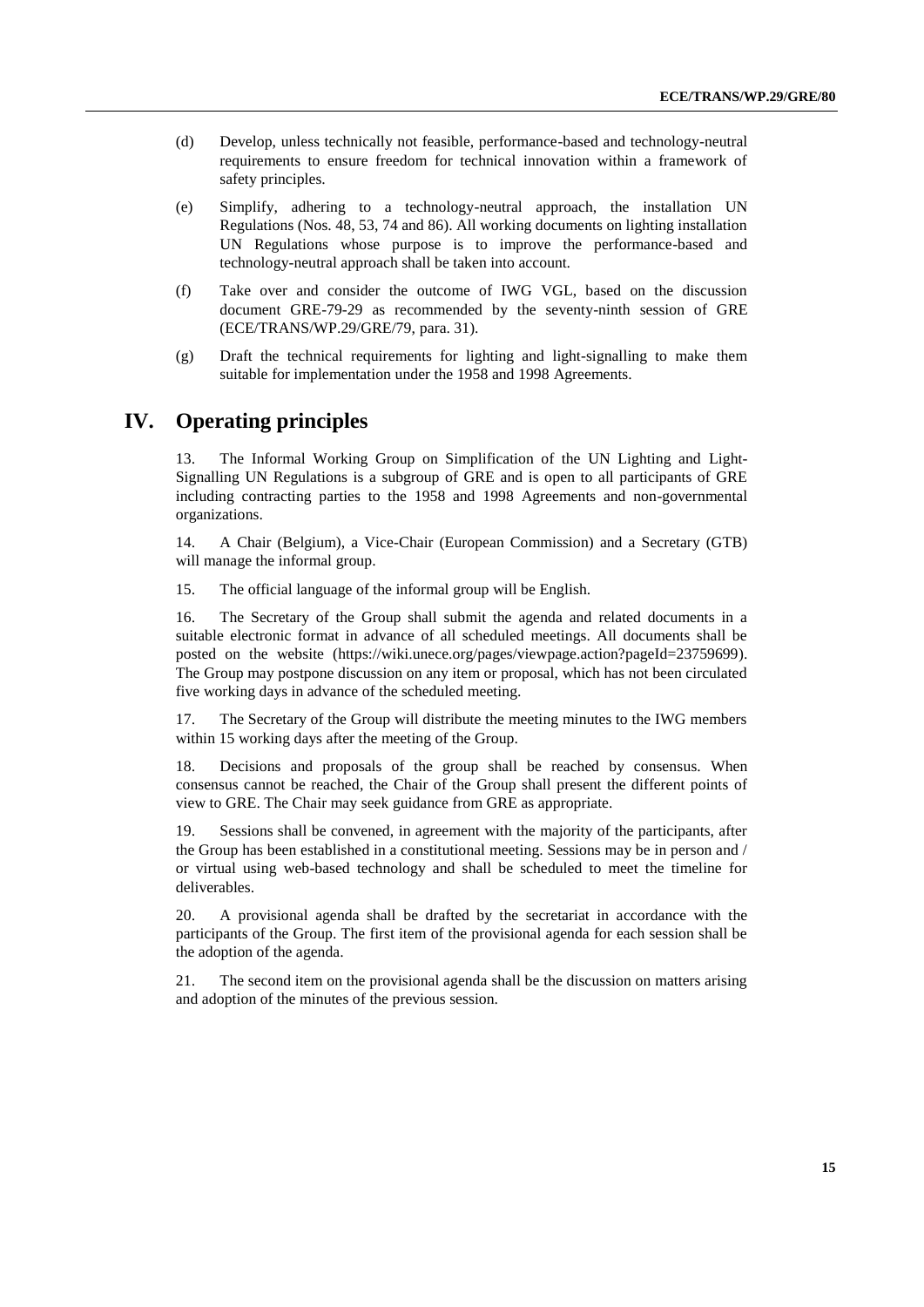# **V. Work plan and time schedule**

| <b>STAGE 1</b> | The objective was to update and freeze the existing device UN Regulations and<br>produce three new UN Regulations (road illumination (RID), light-signalling (LSD)<br>and retro-reflecting devices (RRD)) based on the text of existing UN Regulations.<br>This was primarily an editorial task to leave the prescriptions of the various UN<br>Regulations unchanged, other than where the objectives of simplification and<br>consolidation so required. |               |
|----------------|------------------------------------------------------------------------------------------------------------------------------------------------------------------------------------------------------------------------------------------------------------------------------------------------------------------------------------------------------------------------------------------------------------------------------------------------------------|---------------|
|                | Completion at the eightieth session of GRE                                                                                                                                                                                                                                                                                                                                                                                                                 | October 2018  |
|                |                                                                                                                                                                                                                                                                                                                                                                                                                                                            |               |
|                | Final adoption by WP.29 of the new LSD, RID and RRD UN                                                                                                                                                                                                                                                                                                                                                                                                     |               |
|                | Regulations and the associated package of amendments to                                                                                                                                                                                                                                                                                                                                                                                                    | November 2018 |
|                | existing UN Regulations                                                                                                                                                                                                                                                                                                                                                                                                                                    |               |

| <b>STAGE 2</b>           | The overarching objective is to update and harmonize the technical requirements for<br>lighting and light-signalling to be suitable for global implementation under the 1958<br>and 1998 Agreements.                                                                                                                                 |               |  |
|--------------------------|--------------------------------------------------------------------------------------------------------------------------------------------------------------------------------------------------------------------------------------------------------------------------------------------------------------------------------------|---------------|--|
| STAGE 2<br><b>STEP 1</b> | Revise the technical requirements of the new LSD, RID and RRD UN<br>Regulations, to become technology neutral with performance-based and objective test<br>requirements taking into account glare and visibility.<br>Amendments will also be required to the installation UN Regulations taking into<br>account the work of IWG-VGL. |               |  |
|                          | Informal submission to the eighty-second session of GRE                                                                                                                                                                                                                                                                              | October 2019  |  |
|                          | Final consideration at the eighty-third session of GRE                                                                                                                                                                                                                                                                               | April 2020    |  |
|                          | Adoption by WP.29                                                                                                                                                                                                                                                                                                                    | November 2020 |  |
| STAGE 2                  | Simplify and update the technical requirements of the UN installation<br>Regulations (Nos. 48, 53, 74, 86), to become technology neutral with performance-<br>based and objective test requirements                                                                                                                                  |               |  |
| <b>STEP 2</b>            | Informal submission to the eighty-sixth session of GRE                                                                                                                                                                                                                                                                               | October 2021  |  |
|                          | Final consideration at the eighty-seventh session of GRE                                                                                                                                                                                                                                                                             | April 2022    |  |
|                          | Adoption by WP.29                                                                                                                                                                                                                                                                                                                    | November 2022 |  |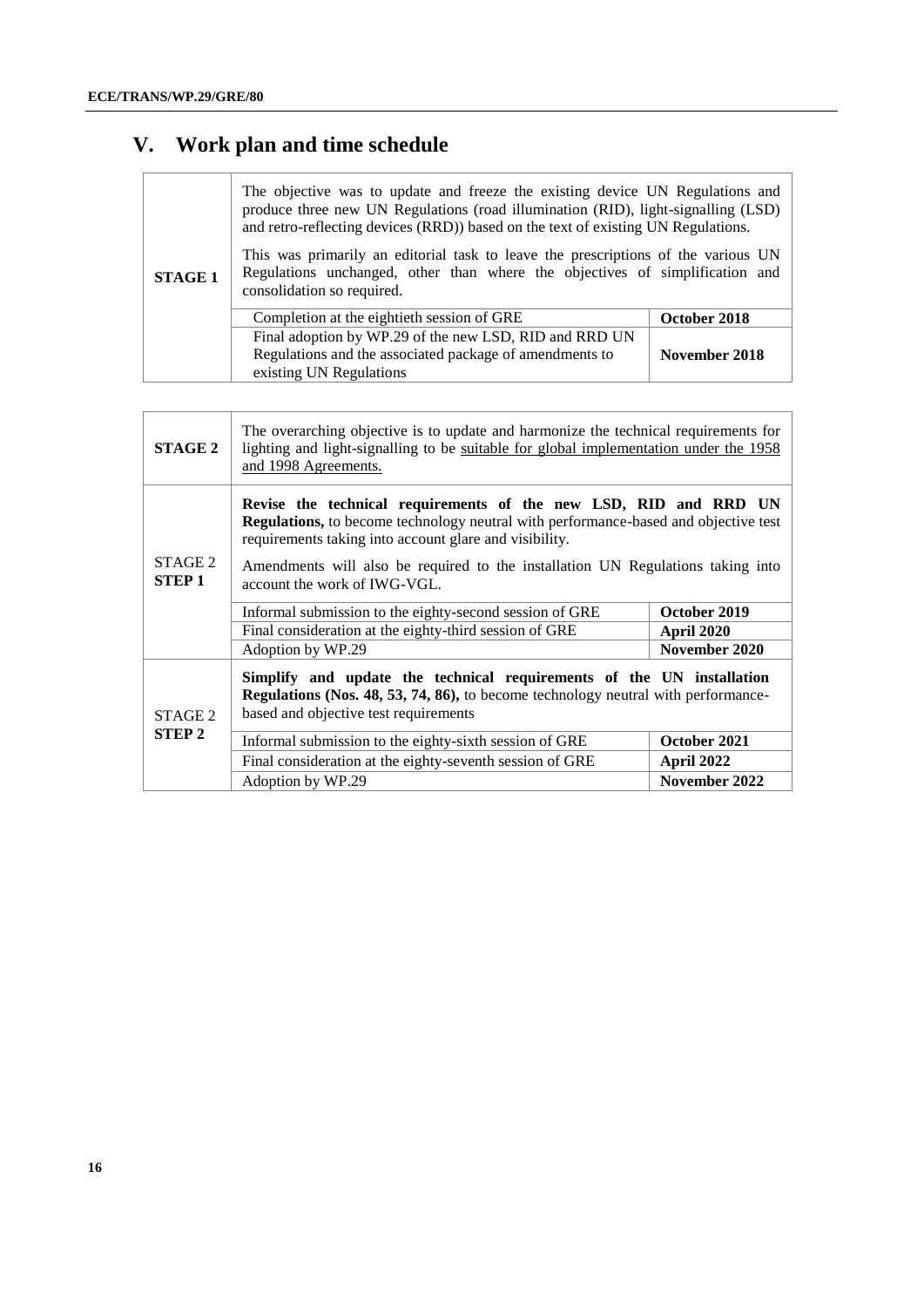# **Annex III**

# **Adopted amendments to ECE/TRANS/WP.29/GRE/2018/42**

*Annex 1, item 9.2.,* amend to read:

| "9.2. | By light signalling function and category:                       |
|-------|------------------------------------------------------------------|
|       | For mounting either outside or inside or both <sup>2</sup>       |
|       | Colour of light emitted: red/white/amber/colourless <sup>2</sup> |
|       | Number, category and kind of light source(s):                    |
|       | Lamp approved for LED substitute light source(s): yes/no         |
|       | If yes, category of LED substitute light source(s)               |
|       | Voltage and wattage:                                             |
|       | "                                                                |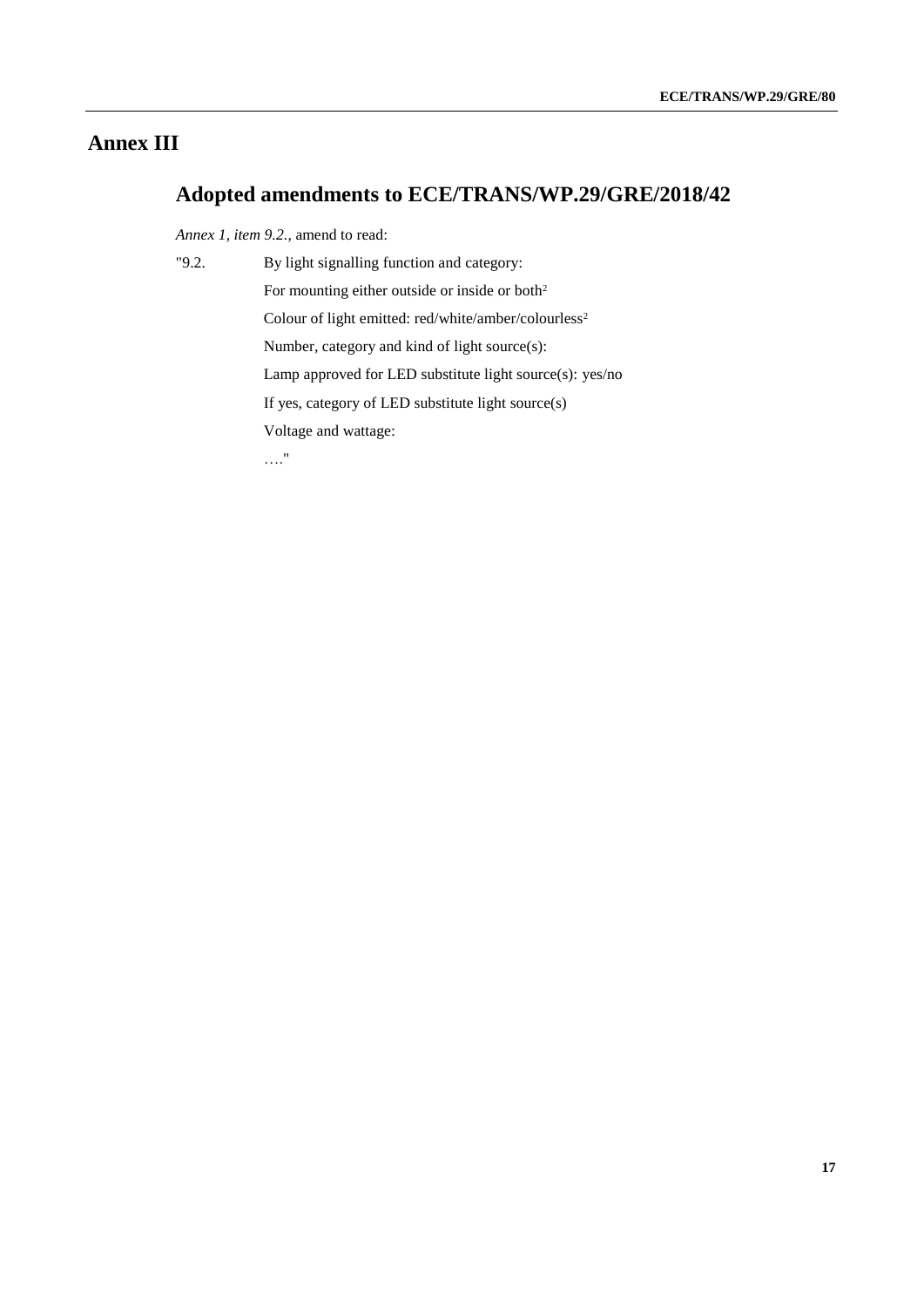"

#### **Annex IV**

# **Adopted amendments to ECE/TRANS/WP.29/GRE/2018/43**

*Paragraph 1.1.,* amend to read:

"1.1. Vehicles of categories L, M, N and O**, T, R and S** with regard to electromagnetic compatibility."

*Paragraph 2.,* add a new subparagraph 2.25. to read:

"**2.25. "Outdoor Test Site (OTS)" measurement site, similar to an open area test site as specified in CISPR 16, however, a ground plane is not required and there are dimensional changes."**

*Paragraph 3.1.8.,* amend to read:

"3.1.8. For vehicles of categories **L6, L7,** M, N, and O**, T, R and S,** the vehicle manufacturer shall provide a statement of frequency bands, power levels, antenna positions and installation provisions for the installation of radio frequency transmitters (RF-transmitters), even if the vehicle is not equipped with an RF transmitter at time of type approval. This should cover all mobile radio services normally used in vehicles. This information shall be made publicly available following the type approval."

*Annex 6, paragraph 2.2.1.2., table* amend to read:

| "REESS charging mode" vehicle test conditions                                                                                                                                                                                                                                                                                                                                                                                                                                                                                                                                          | Failure criteria                                                                                                                                                                        |
|----------------------------------------------------------------------------------------------------------------------------------------------------------------------------------------------------------------------------------------------------------------------------------------------------------------------------------------------------------------------------------------------------------------------------------------------------------------------------------------------------------------------------------------------------------------------------------------|-----------------------------------------------------------------------------------------------------------------------------------------------------------------------------------------|
| The REESS shall be in charging mode. The REESS State of charge<br>(SOC) shall be kept between 20 per cent and 80 per cent of the<br>maximum SOC during the whole frequency range measurement<br>(this may lead to split the measurement in different sub-bands with<br>the need to discharge the vehicle's traction battery before starting<br>the next sub-bands). If the current consumption can be adjusted,<br>then the current shall be set to at least 20 per cent of its nominal<br>value.<br>In case of multiple batteries, the average state of charge must be<br>considered. | Vehicle sets in motion.<br>Electric parking brake<br>warning indicator OFF<br>Unexpected release of the<br>parking brake.<br>Loss of parking position<br>for automatic<br>transmission. |

"

*Annex 6, paragraph 3.2.,* amend to read:

"3.2. For categories M, N, O**, T, R and S** vehicles according to ISO 11451-2."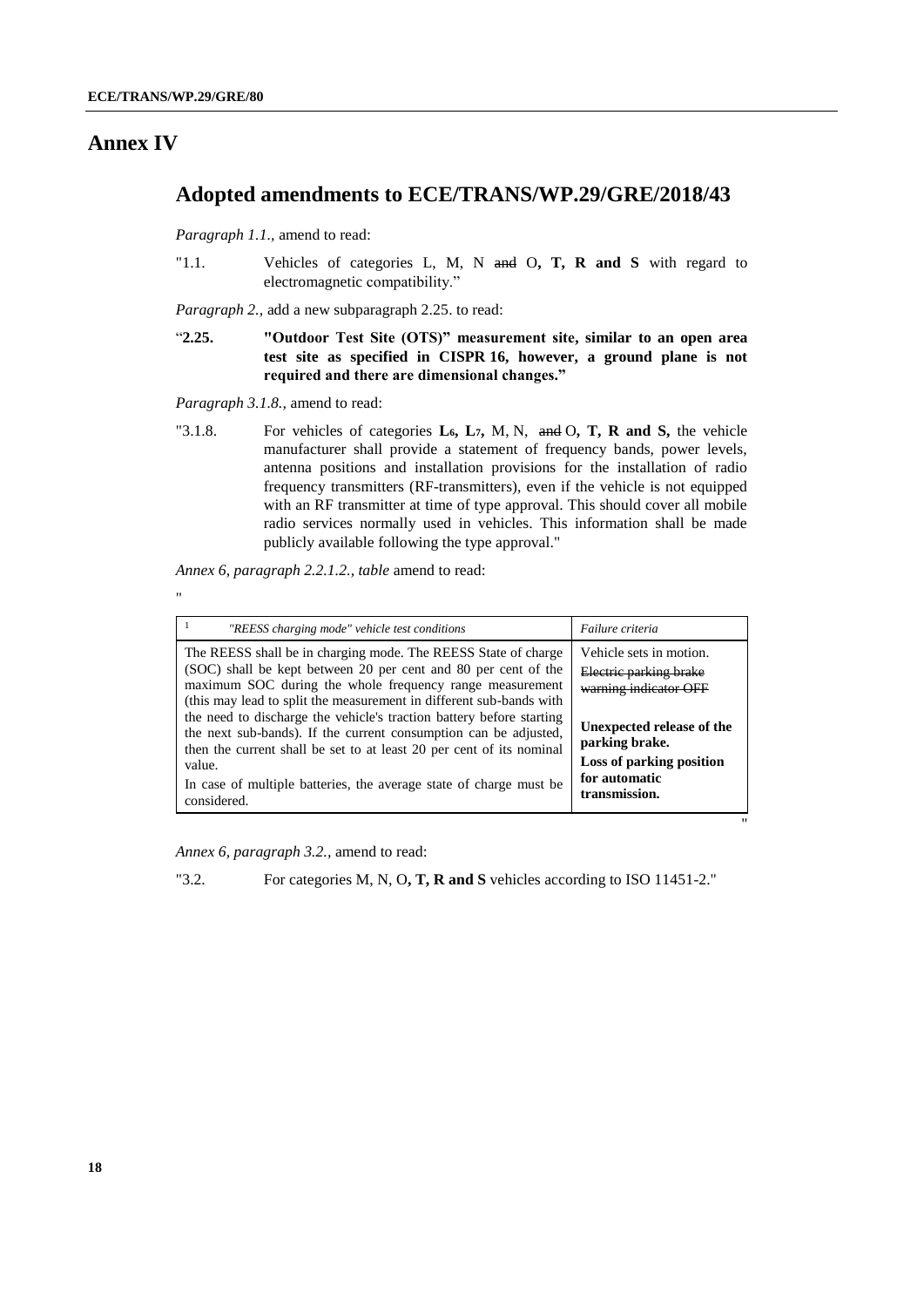*Annex 9, Appendix 3,* amend to read:

### "**Absorber chamber test**

Test configuration for ESA's involved in "REESS charging mode coupled to the power grid". The test shall be performed according to ISO 11452-2.

#### **Figure 1**

#### **Example of test set-up for log-periodic antenna**



#### **Legend:**

- **ESA (grounded locally if required in test plan) 16 power line filter**
- 
- **low relative permittivity support ( r ≤ 1.4); thickness 50 mm 18 bulk head connector**
- 
- 
- 
- **LV load simulator 22 optical fibre**
- **impedance matching network (optional) 23 log-periodic antenna**
- 
- 
- 
- 
- **LV power supply 12 V / 24 V / 48 V (placed on the bench) 28 50 Ω load**
- **additional shielded box (optional) 29 a.c. lines**
- **HV power supply (should be shielded if placed inside ALSE)**
- 
- **ground plane 17 fibre optic feed through**
	-
- **ground straps 19 stimulating and monitoring system**
- **LV harness 20 RF signal generator and amplifier**
- **HV lines (HV+, HV-) 21 high-quality coaxial cable, e.g. double shielded (50 Ω)**
	-
	-
- **LV AN 24 RF absorber material**
- **HV AN 25 a.c. power mains**
- **LV supply lines 26 AMN for a.c. power mains**
- **HV supply lines 27 a.c. charging load simulator**
	-
	-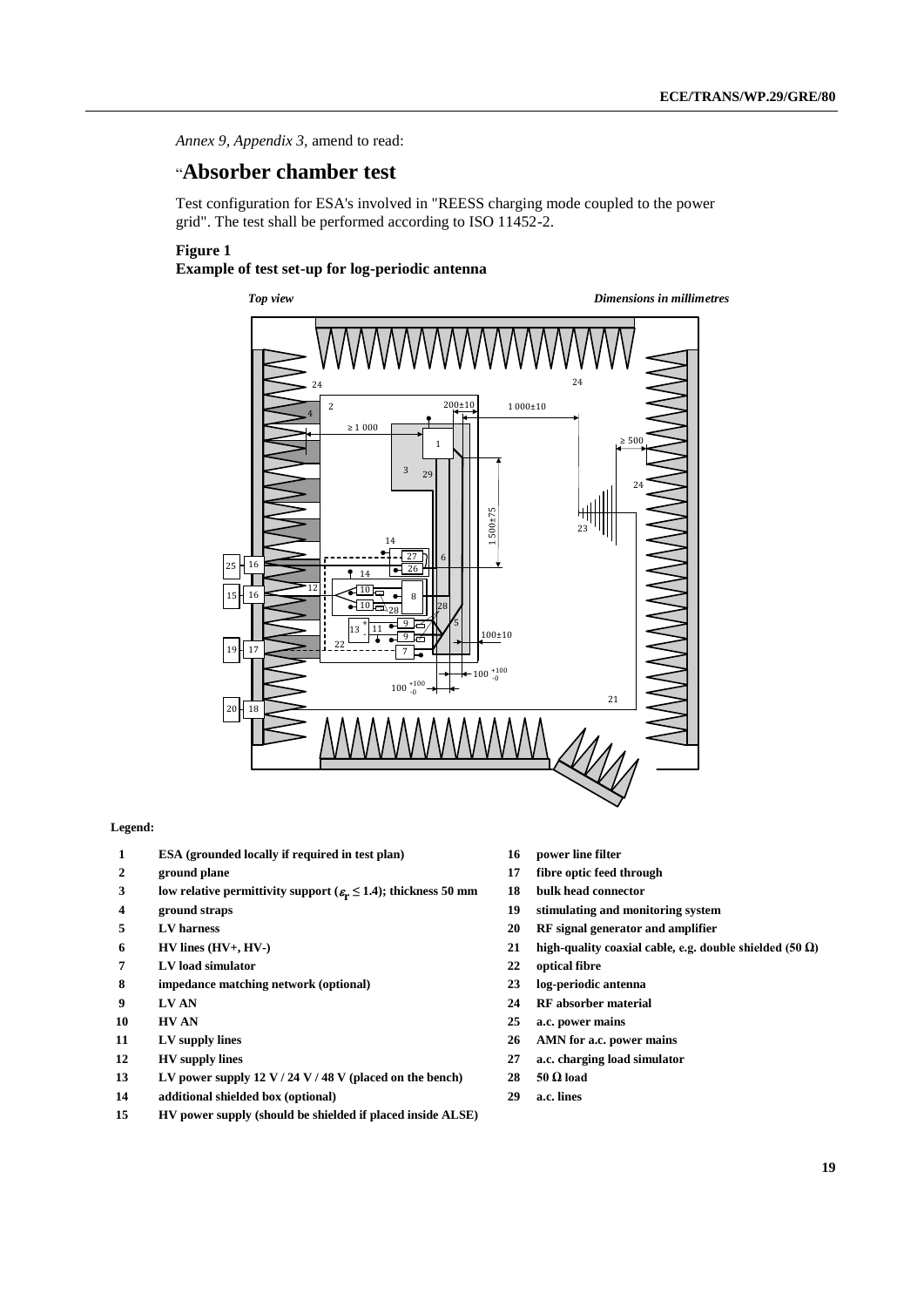

#### **Figure 2 Example of test set-up for horn antenna**

#### **Legend:**

- **ESA (grounded locally if required in test plan) 16 power line filter**
- 
- **low relative permittivity support ( r ≤ 1.4); thickness 50 mm 18 bulk head connector**
- 
- 
- 
- **LV load simulator 22 optical fibre**
- **impedance matching network (optional) 23 horn antenna**
- 
- 
- 
- 
- **LV power supply 12 V / 24 V / 48 V (placed on the bench) 28 50 Ω load**
- **additional shielded box (optional) 29 a.c. lines**
- **HV power supply (should be shielded if placed inside ALSE)**
- 
- **ground plane 17 fibre optic feed through**
	-
- **ground straps 19 stimulating and monitoring system**
- **LV harness 20 RF signal generator and amplifier**
- **HV lines (HV+, HV-) 21 high-quality coaxial cable, e.g. double shielded (50 Ω)**
	-
	-
- **LV AN 24 RF absorber material**
- **HV AN 25 a.c. power mains**
- **LV supply lines 26 AMN for a.c. power mains**
- **HV supply lines 27 a.c. charging load simulator**
	-
	-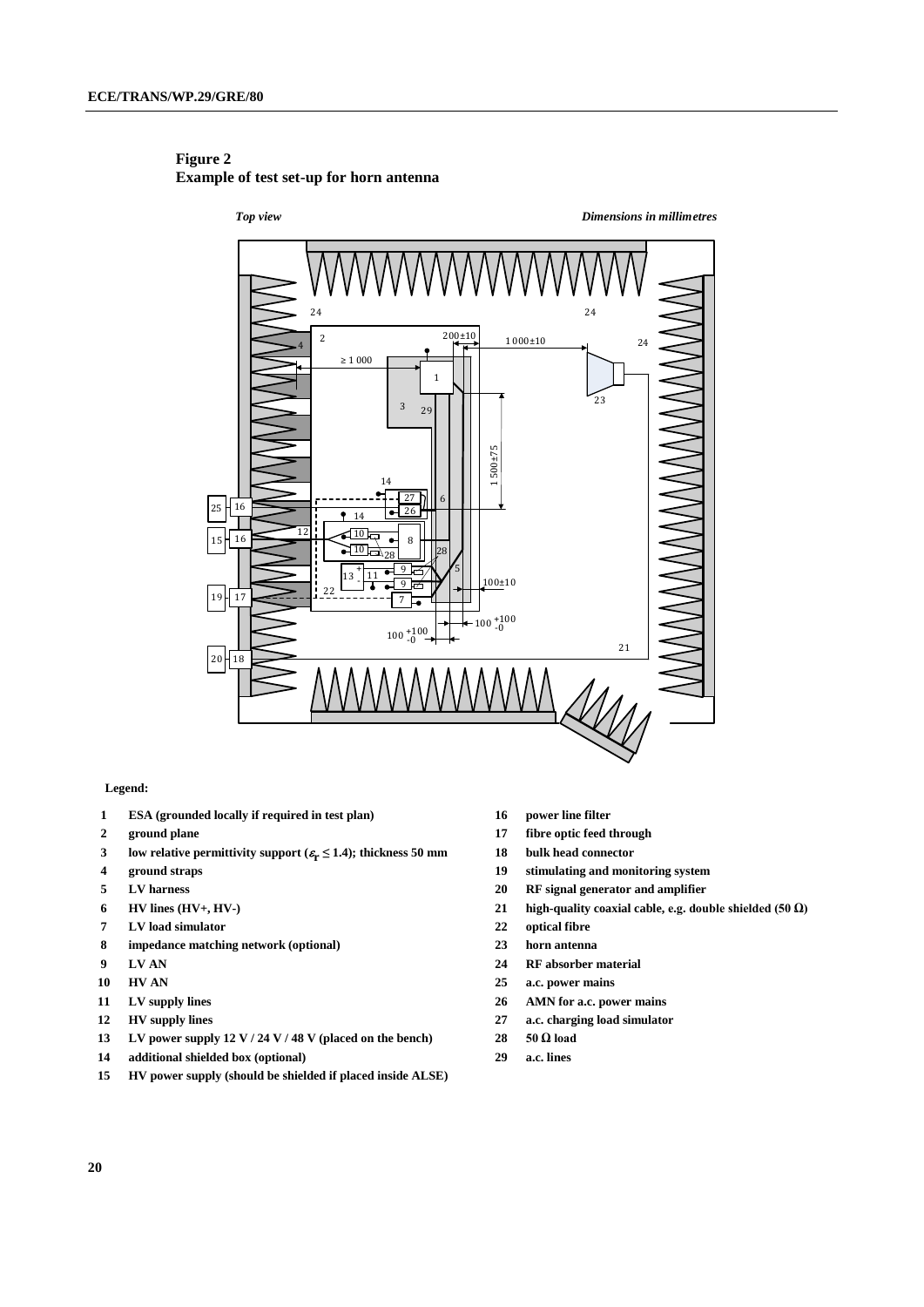*Annex 15, paragraph 2.1.2., table,* amend to read:

"

"

| "REESS charging mode" vehicle test conditions                                                                                                                                                                                                                                                                                                                                                                                                                                                                                                                                                                            | Failure criteria                                                                                                                                                                     |
|--------------------------------------------------------------------------------------------------------------------------------------------------------------------------------------------------------------------------------------------------------------------------------------------------------------------------------------------------------------------------------------------------------------------------------------------------------------------------------------------------------------------------------------------------------------------------------------------------------------------------|--------------------------------------------------------------------------------------------------------------------------------------------------------------------------------------|
| The REESS shall be in charging mode. The state of charge<br>(SOC) of the traction battery shall be kept between 20 per cent<br>and 80 per cent of the maximum SOC during the whole time<br>duration of the measurement (this may lead to the<br>measurement being split into different time slots with the need<br>to discharge the vehicle's traction battery before starting the<br>next time slot). If the current consumption can be adjusted,<br>then the current shall be set to at least 20 per cent of its<br>nominal value.<br>In case of multiple batteries the average state of charge must<br>be considered. | Vehicle sets in motion.<br>Electric parking brake warning<br>indicator OFF<br>Unexpected release of the<br>parking brake.<br>Loss of parking position for<br>automatic transmission. |

*Annex 16, paragraph 2.1.2., table,* amend to read:

| "REESS charging mode" vehicle test conditions                                                                                                                                                                                                                                                                                                                                                                                                                                                                                                                                                          | Failure criteria                                                                                                                                                                     |
|--------------------------------------------------------------------------------------------------------------------------------------------------------------------------------------------------------------------------------------------------------------------------------------------------------------------------------------------------------------------------------------------------------------------------------------------------------------------------------------------------------------------------------------------------------------------------------------------------------|--------------------------------------------------------------------------------------------------------------------------------------------------------------------------------------|
| The REESS shall be in charging mode. The state of charge<br>(SOC) of the traction battery shall be kept between 20 per cent<br>and 80 per cent of the maximum SOC during the whole time<br>duration of the measurement (this may lead to the<br>measurement being split into different time slots with the need<br>to discharge the vehicle's traction battery before starting the<br>next time slot). If the current consumption can be adjusted,<br>then the current shall be set to at least 20 per cent of its<br>nominal value.<br>In case of multiple batteries the average state of charge must | Vehicle sets in motion.<br>Electric parking brake warning<br>indicator OFF<br>Unexpected release of the<br>parking brake.<br>Loss of parking position for<br>automatic transmission. |
| be considered.                                                                                                                                                                                                                                                                                                                                                                                                                                                                                                                                                                                         |                                                                                                                                                                                      |